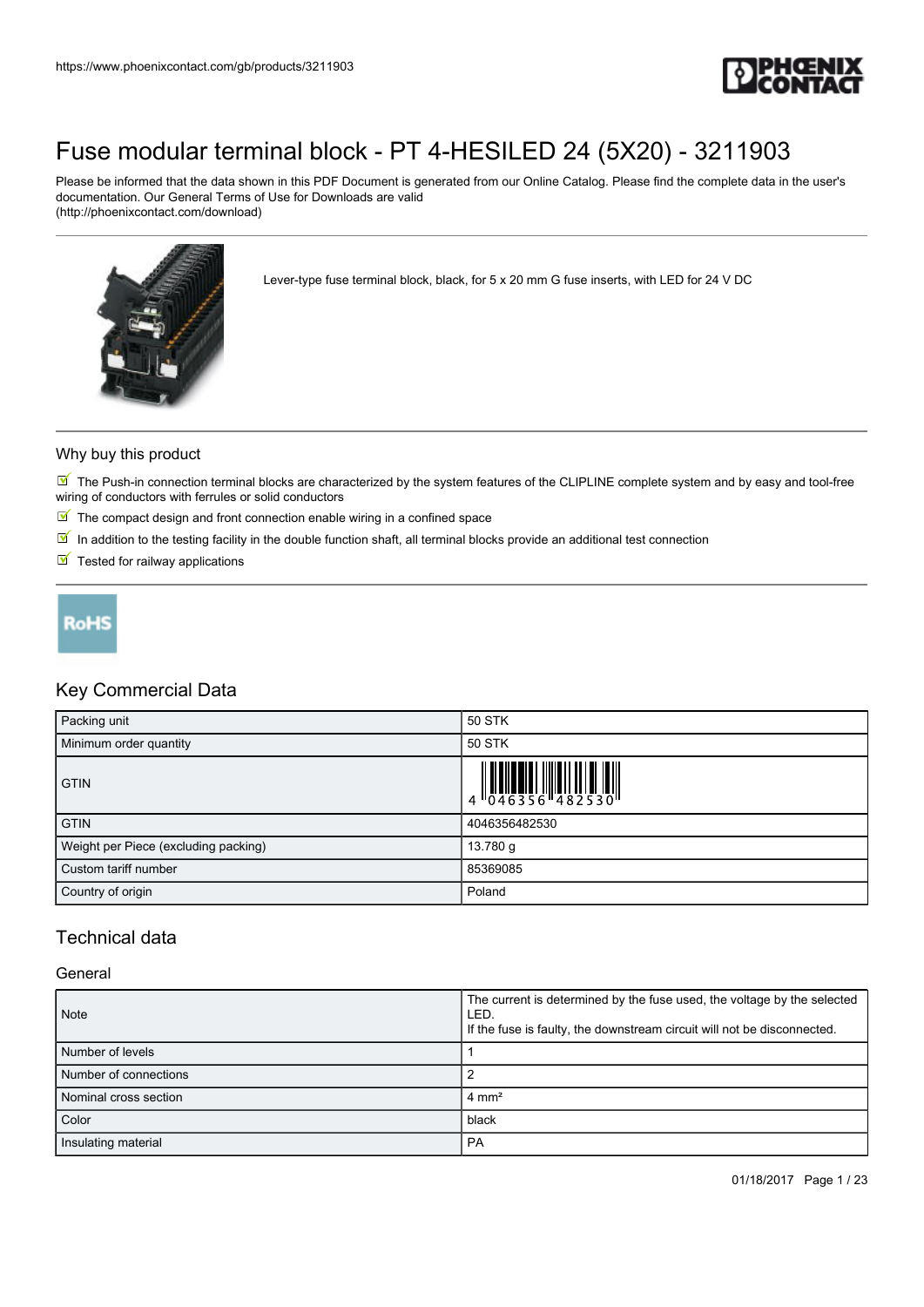

### Technical data

### General

| Flammability rating according to UL 94                                        | V <sub>0</sub>                                                                                                  |  |
|-------------------------------------------------------------------------------|-----------------------------------------------------------------------------------------------------------------|--|
| Area of application                                                           | Railway industry                                                                                                |  |
|                                                                               | Machine building                                                                                                |  |
|                                                                               | Plant engineering                                                                                               |  |
| Fuse                                                                          | $G/5 \times 20$                                                                                                 |  |
| Fuse type                                                                     | Glass / ceramics /                                                                                              |  |
| Rated surge voltage                                                           | 4 <sub>kV</sub>                                                                                                 |  |
| Degree of pollution                                                           | 3                                                                                                               |  |
| Overvoltage category                                                          | Ш                                                                                                               |  |
| Insulating material group                                                     |                                                                                                                 |  |
| Maximum power dissipation                                                     | max. 1.6 W (With single arrangement of the fuse terminal block in the<br>event of overload)                     |  |
|                                                                               | max. 1.6 W (With interconnected arrangement of several fuse terminal<br>blocks in the event of overload)        |  |
|                                                                               | max. 4 W (With single arrangement of the fuse terminal block in the<br>event of a short-circuit)                |  |
|                                                                               | max. 2.5 W (With interconnected arrangement of several fuse terminal<br>blocks in the event of a short-circuit) |  |
| LED voltage range                                                             | 12 V AC/DC  30 V AC/DC                                                                                          |  |
| LED current range                                                             | $0.31$ mA $\dots$ 0.95 mA                                                                                       |  |
| Connection in acc. with standard                                              | IEC 60947-7-3                                                                                                   |  |
| Maximum load current                                                          | 6.3 A (the current is determined by the fuse used)                                                              |  |
| Nominal current $I_N$                                                         | 6.3 A                                                                                                           |  |
| Nominal voltage $U_N$                                                         | 24 V                                                                                                            |  |
| Open side panel                                                               | Yes                                                                                                             |  |
| Relative insulation material temperature index (Elec., UL 746 B)              | 130 °C                                                                                                          |  |
| Temperature index of insulation material (DIN EN 60216-1 (VDE<br>$0304 - 21)$ | 130 °C                                                                                                          |  |
| Static insulating material application in cold                                | -60 °C                                                                                                          |  |
| Behavior in fire for rail vehicles (DIN 5510-2)                               | Test passed                                                                                                     |  |
| Flame test method (DIN EN 60695-11-10)                                        | V <sub>0</sub>                                                                                                  |  |
| Oxygen index (DIN EN ISO 4589-2)                                              | >32%                                                                                                            |  |
| NF F16-101, NF F10-102 Class I                                                | $\mathbf{z}$                                                                                                    |  |
| NF F16-101, NF F10-102 Class F                                                | $\overline{2}$                                                                                                  |  |
| Surface flammability NFPA 130 (ASTM E 162)                                    | passed                                                                                                          |  |
| Specific optical density of smoke NFPA 130 (ASTM E 662)                       | passed                                                                                                          |  |
| Smoke gas toxicity NFPA 130 (SMP 800C)                                        | passed                                                                                                          |  |
| Calorimetric heat release NFPA 130 (ASTM E 1354)                              | 28 MJ/kg                                                                                                        |  |
| Fire protection for rail vehicles (DIN EN 45545-2) R22                        | HL 1 - HL 3                                                                                                     |  |
| Fire protection for rail vehicles (DIN EN 45545-2) R23                        | HL 1 - HL 3                                                                                                     |  |
| Fire protection for rail vehicles (DIN EN 45545-2) R24                        | HL 1 - HL 3                                                                                                     |  |
| Fire protection for rail vehicles (DIN EN 45545-2) R26                        | HL 1 - HL 3                                                                                                     |  |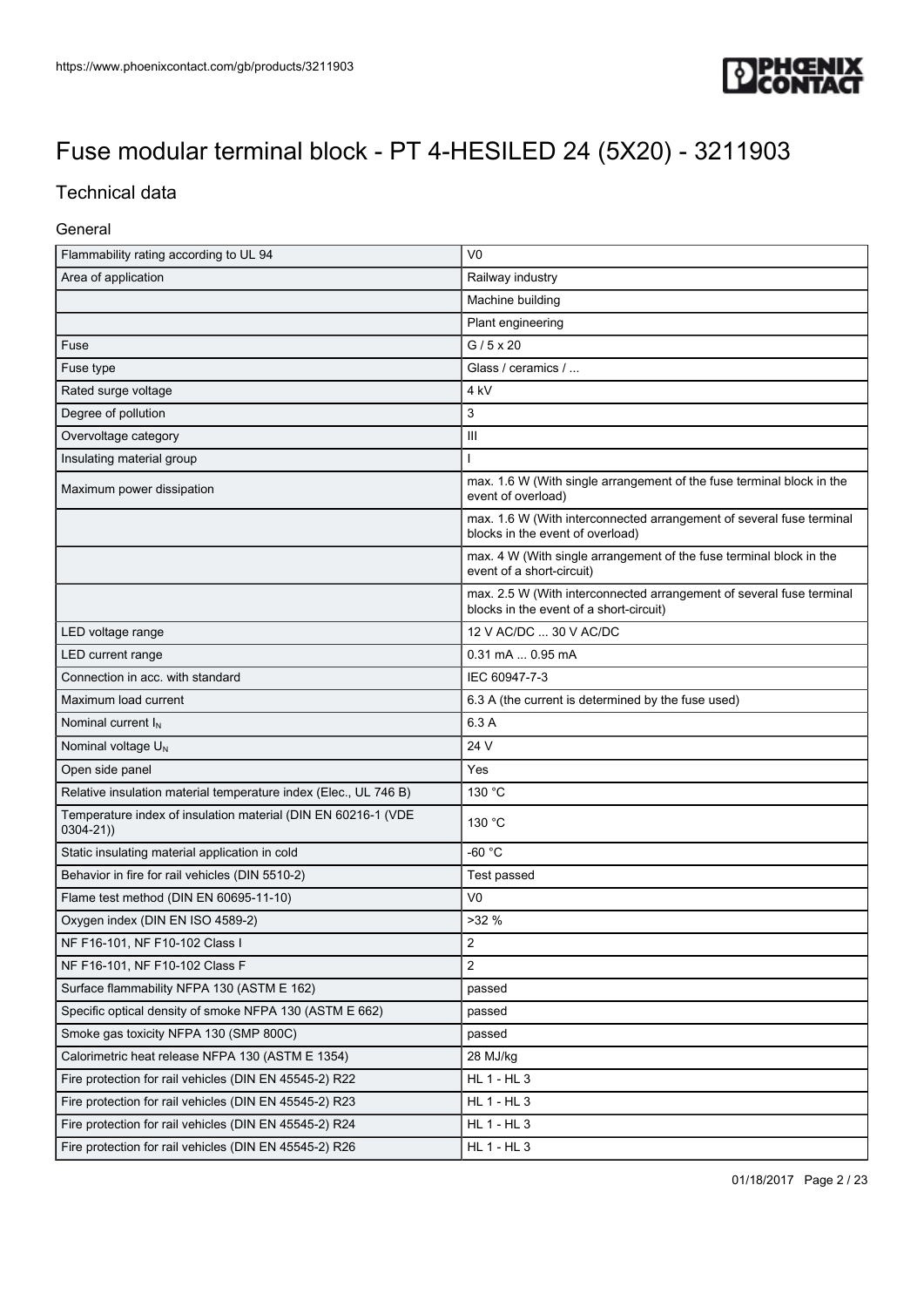

### Technical data

#### Dimensions

| Width            | $6.2 \text{ mm}$ |
|------------------|------------------|
| Length           | 56 mm            |
| Height NS 35/7,5 | 64.8 mm          |
| Height NS 35/15  | 72.3 mm          |

#### Connection data

| Conductor cross section solid min.                                                         | $0.2$ mm <sup>2</sup>  |
|--------------------------------------------------------------------------------------------|------------------------|
| Conductor cross section solid max.                                                         | $6 \text{ mm}^2$       |
| Conductor cross section flexible min.                                                      | $0.2 \text{ mm}^2$     |
| Conductor cross section flexible max.                                                      | $4 \text{ mm}^2$       |
| Conductor cross section AWG min.                                                           | 24                     |
| Conductor cross section AWG max.                                                           | 10                     |
| Conductor cross section flexible, with ferrule without plastic sleeve min.                 | $0.25$ mm <sup>2</sup> |
| Conductor cross section flexible, with ferrule without plastic sleeve max.                 | $4 \text{ mm}^2$       |
| Conductor cross section flexible, with ferrule with plastic sleeve min.                    | $0.25$ mm <sup>2</sup> |
| Conductor cross section flexible, with ferrule with plastic sleeve max.                    | $4 \text{ mm}^2$       |
| 2 conductors with same cross section, stranded, TWIN ferrules with<br>plastic sleeve, min. | $0.5$ mm <sup>2</sup>  |
| 2 conductors with same cross section, stranded, TWIN ferrules with<br>plastic sleeve, max. | 1 mm <sup>2</sup>      |
| Connection method                                                                          | Push-in connection     |
| Stripping length                                                                           | 10 mm  12 mm           |
| Internal cylindrical gage                                                                  | A4                     |

#### Standards and Regulations

| Connection in acc. with standard       | <b>CSA</b>      |
|----------------------------------------|-----------------|
|                                        | I IEC 60947-7-3 |
| Flammability rating according to UL 94 | V0              |

### Drawings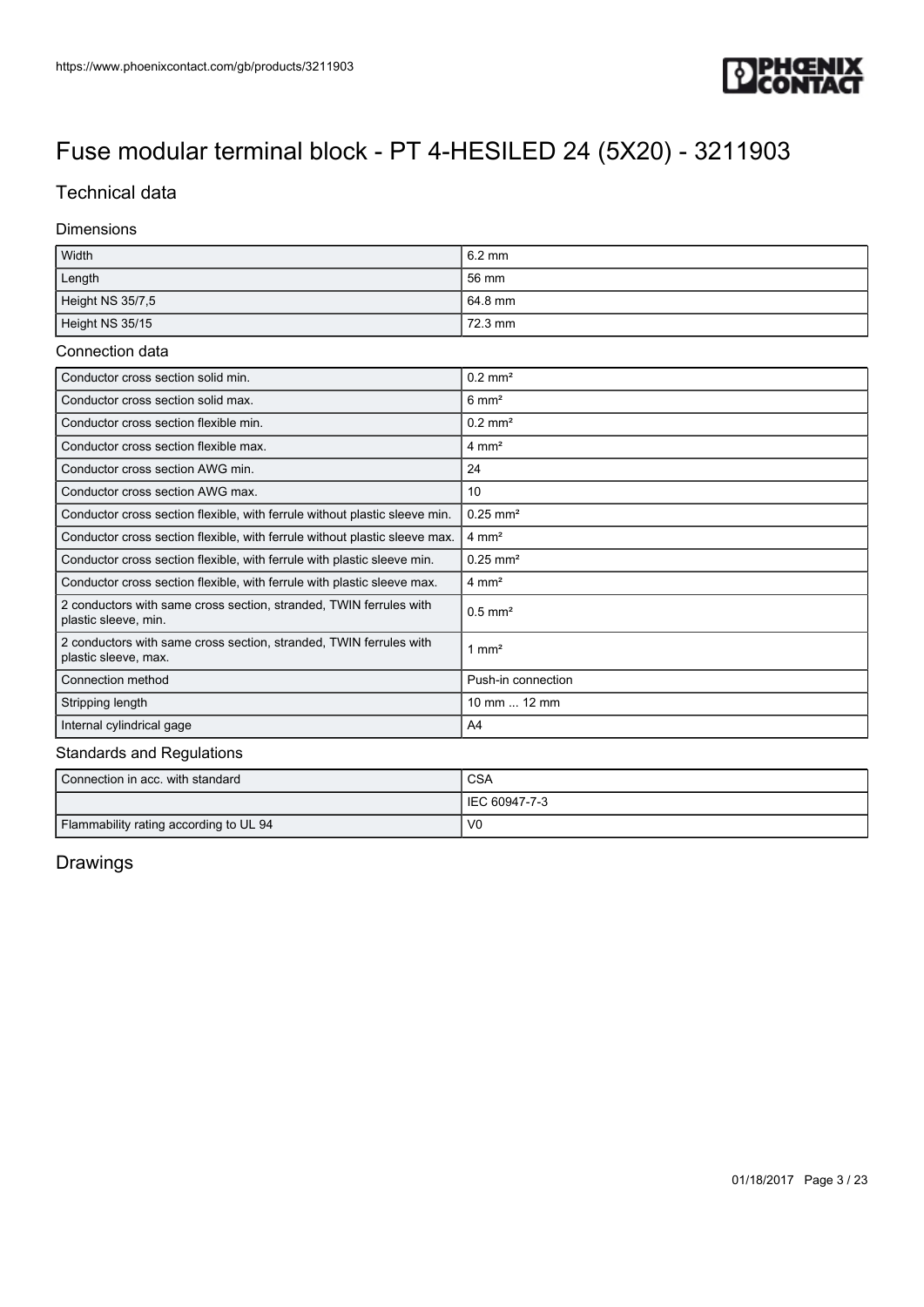**Circuit** diagram



## [Fuse modular terminal block - PT 4-HESILED 24 \(5X20\) - 3211903](https://www.phoenixcontact.com/gb/products/3211903)



Fuse terminal blocks in interconnected arrangement, block consisting of 5 fuse terminal blocks



Application drawing

Fuse terminal block in single arrangement,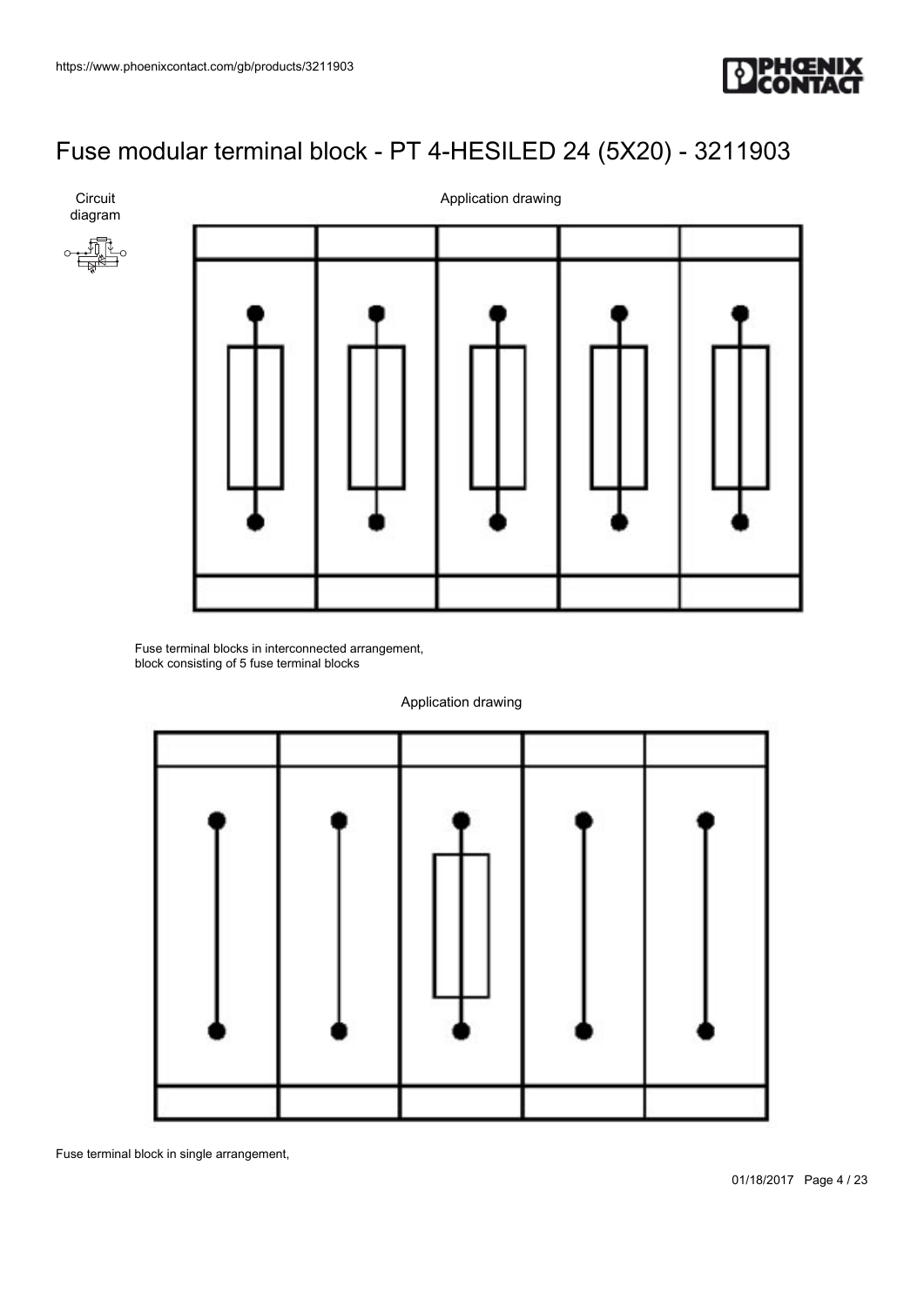

block consisting of one fuse terminal block and 4 feed-through terminal blocks

### **Classifications**

### eCl@ss

| eCl@ss 4.0 | 27141116 |
|------------|----------|
| eCl@ss 4.1 | 27141116 |
| eCl@ss 5.0 | 27141116 |
| eCl@ss 5.1 | 27141116 |
| eCl@ss 6.0 | 27141116 |
| eCl@ss 7.0 | 27141116 |
| eCl@ss 8.0 | 27141116 |
| eCl@ss 9.0 | 27141116 |

#### ETIM

| <b>ETIM 2.0</b> | EC000897 |
|-----------------|----------|
| <b>ETIM 3.0</b> | EC000899 |
| <b>ETIM 4.0</b> | EC000899 |
| <b>ETIM 5.0</b> | EC000899 |
| ETIM 6.0        | EC000899 |

### UNSPSC

| UNSPSC 6.01         | 30211811 |
|---------------------|----------|
| UNSPSC 7.0901       | 39121410 |
| UNSPSC 11           | 39121410 |
| <b>UNSPSC 12.01</b> | 39121410 |
| UNSPSC 13.2         | 39121410 |

### Approvals

Approvals

#### Approvals

UL Recognized / cUL Recognized / CSA / LR / BV / EAC / DNV GL / PRS / NK / cULus Recognized

Ex Approvals

ſ

#### Approval details

| UL Recognized<br>A7        | http://database.ul.com/cgi-bin/XYV/template/LISEXT/1FRAME/index.htm | FILE E 60425 |
|----------------------------|---------------------------------------------------------------------|--------------|
|                            | B                                                                   | ◡            |
| Im <sup>2</sup> /AWG/kcmil | $24 - 10$                                                           | $24-10$      |

01/18/2017 Page 5 / 23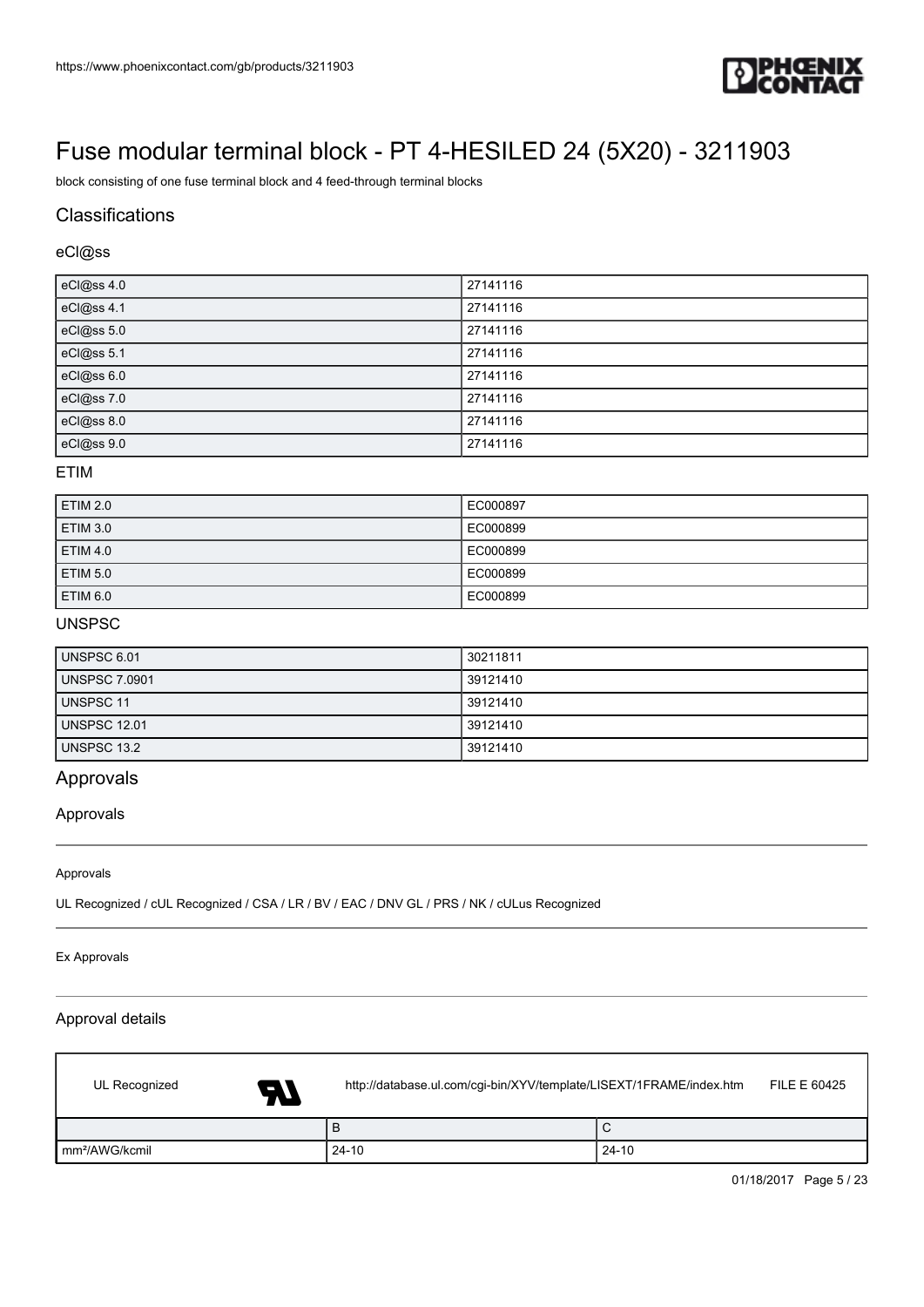

### Approvals

|                    | . .   |         |
|--------------------|-------|---------|
| Nominal current IN | 6.3 A | ' 6.3 A |
| Nominal voltage UN | 30 V  | 30V     |

| cUL Recognized<br>$\mathbb{R}$ | FILE E 60425<br>http://database.ul.com/cgi-bin/XYV/template/LISEXT/1FRAME/index.htm                |              |  |
|--------------------------------|----------------------------------------------------------------------------------------------------|--------------|--|
|                                | B                                                                                                  | $\mathsf{C}$ |  |
| mm <sup>2</sup> /AWG/kcmil     | $24 - 10$                                                                                          | $24 - 10$    |  |
| Nominal current IN             | 6.3 A                                                                                              | 6.3 A        |  |
| Nominal voltage UN             | 30 V                                                                                               | 30 V         |  |
| <b>SB</b><br><b>CSA</b>        | http://www.csagroup.org/services/testing-<br>13631<br>and-certification/certified-product-listing/ |              |  |
|                                | B                                                                                                  | $\mathsf{C}$ |  |
| mm <sup>2</sup> /AWG/kcmil     | $24 - 10$                                                                                          | $24 - 10$    |  |
| Nominal current IN             | 6.3 A                                                                                              | 6.3 A        |  |
| Nominal voltage UN             | 30 V                                                                                               | 30 V         |  |

| LR         | Lloyds<br>{egister | http://www.lr.org/en                                                                                        | 12/20038 (E2)     |
|------------|--------------------|-------------------------------------------------------------------------------------------------------------|-------------------|
|            |                    |                                                                                                             |                   |
| <b>BV</b>  | 0<br><b>BUREAU</b> | http://www.veristar.com/portal/veristarinfo/generalinfo/<br>approved/approvedProducts/equipmentAndMaterials | 39980/A0 BV       |
|            |                    |                                                                                                             |                   |
| EAC        | EAC                |                                                                                                             | EAC-Zulassung     |
|            |                    |                                                                                                             |                   |
| DNV GL     |                    | https://www.dnvgl.com/                                                                                      | <b>TAE000010T</b> |
|            |                    |                                                                                                             |                   |
| <b>PRS</b> |                    | http://www.prs.pl/                                                                                          | TE/2107/880590/16 |
|            |                    |                                                                                                             |                   |
| <b>NK</b>  | <b>ClassNK</b>     | http://www.classnk.or.jp/hp/en/                                                                             | 14ME0912          |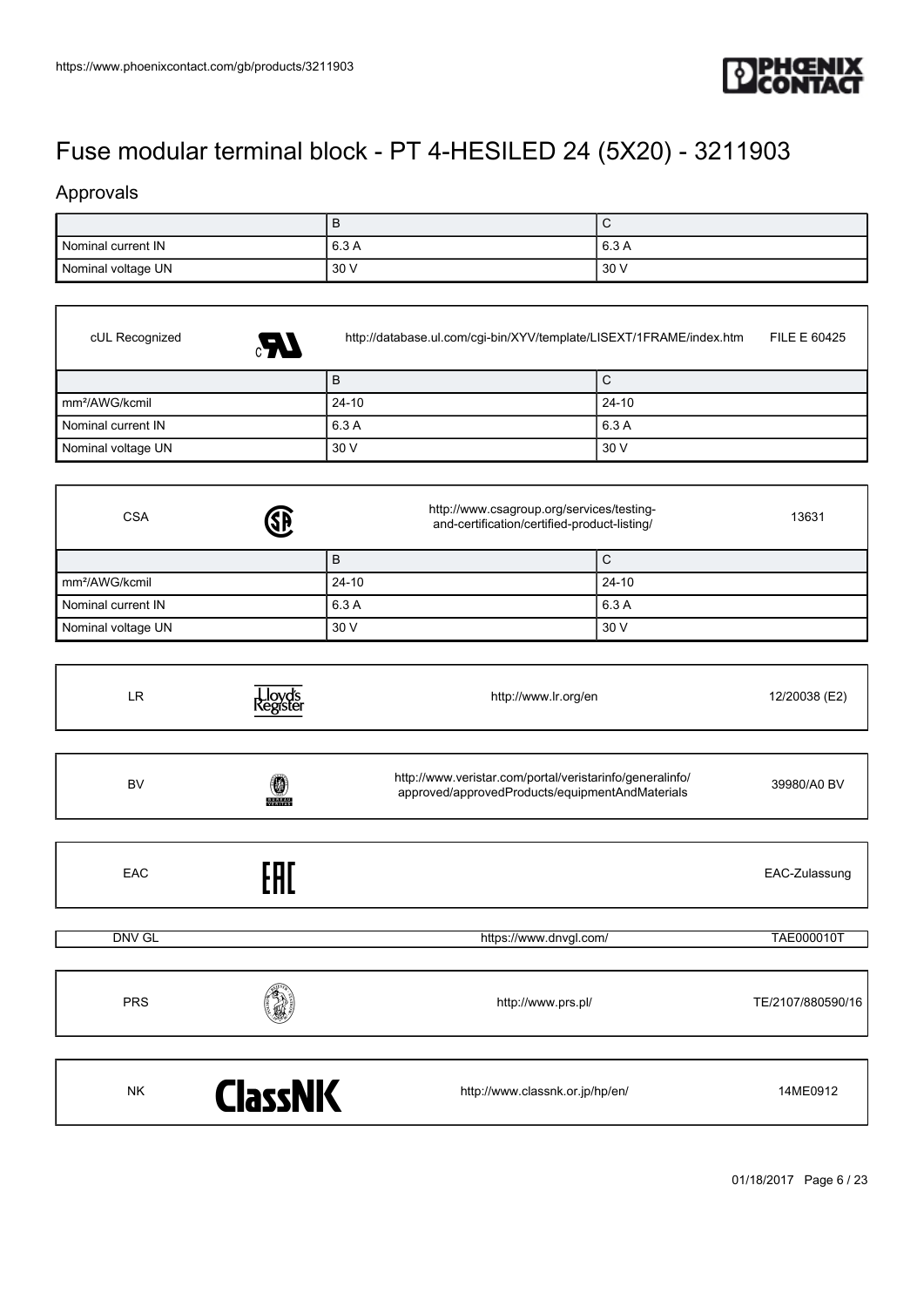

### Approvals

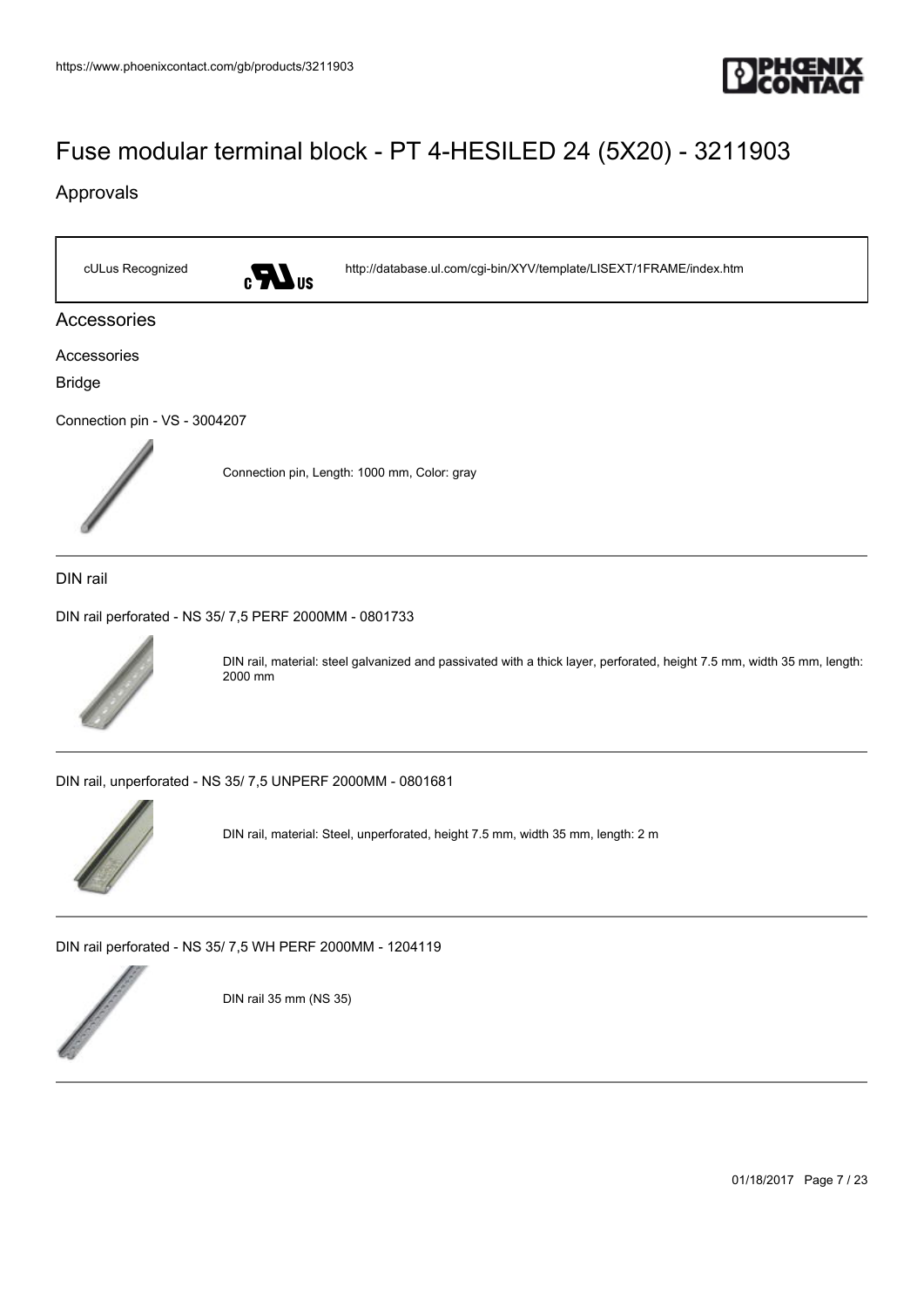

### Accessories

[DIN rail - NS 35/ 7,5 WH UNPERF 2000MM - 1204122](https://www.phoenixcontact.com/gb/products/1204122)



DIN rail 35 mm (NS 35)

[DIN rail, unperforated - NS 35/ 7,5 AL UNPERF 2000MM - 0801704](https://www.phoenixcontact.com/gb/products/0801704)



DIN rail, unperforated, Width: 35 mm, Height: 7.5 mm, Length: 2000 mm, Color: silver

[DIN rail perforated - NS 35/ 7,5 ZN PERF 2000MM - 1206421](https://www.phoenixcontact.com/gb/products/1206421)



DIN rail, material: Galvanized, perforated, height 7.5 mm, width 35 mm, length: 2 m

[DIN rail, unperforated - NS 35/ 7,5 ZN UNPERF 2000MM - 1206434](https://www.phoenixcontact.com/gb/products/1206434)



DIN rail, material: Galvanized, unperforated, height 7.5 mm, width 35 mm, length: 2 m

[DIN rail, unperforated - NS 35/ 7,5 CU UNPERF 2000MM - 0801762](https://www.phoenixcontact.com/gb/products/0801762)



DIN rail, material: Copper, unperforated, height 7.5 mm, width 35 mm, length: 2 m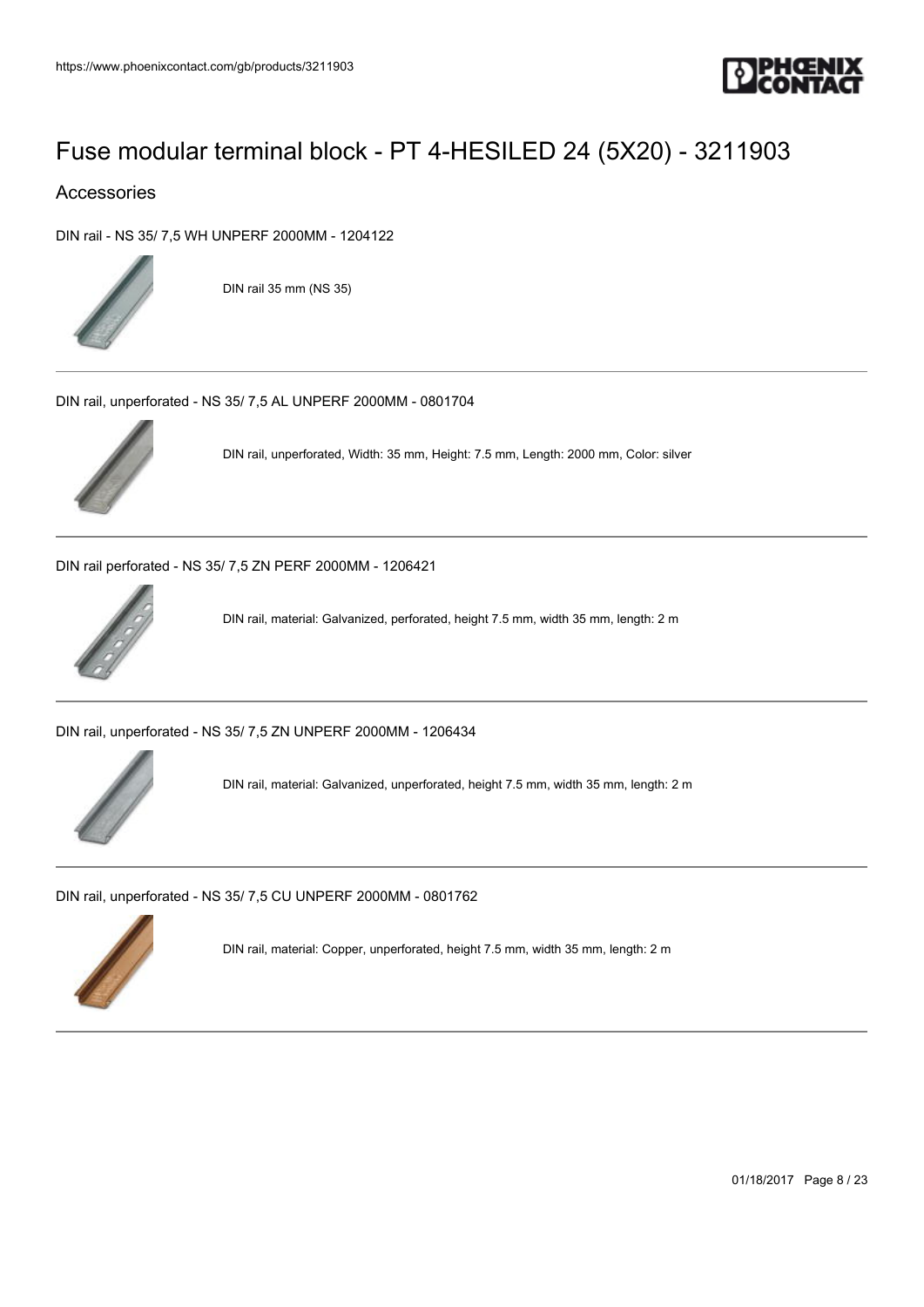

### Accessories

[End cap - NS 35/ 7,5 CAP - 1206560](https://www.phoenixcontact.com/gb/products/1206560)



DIN rail end piece, for DIN rail NS 35/7.5

[DIN rail perforated - NS 35/15 PERF 2000MM - 1201730](https://www.phoenixcontact.com/gb/products/1201730)



DIN rail, material: steel galvanized and passivated with a thick layer, perforated, height 15 mm, width 35 mm, length: 2000 mm

[DIN rail, unperforated - NS 35/15 UNPERF 2000MM - 1201714](https://www.phoenixcontact.com/gb/products/1201714)



DIN rail, material: Steel, unperforated, height 15 mm, width 35 mm, length: 2 m

[DIN rail perforated - NS 35/15 WH PERF 2000MM - 0806602](https://www.phoenixcontact.com/gb/products/0806602)



DIN rail 35 mm (NS 35)

[DIN rail - NS 35/15 WH UNPERF 2000MM - 1204135](https://www.phoenixcontact.com/gb/products/1204135)



DIN rail 35 mm (NS 35)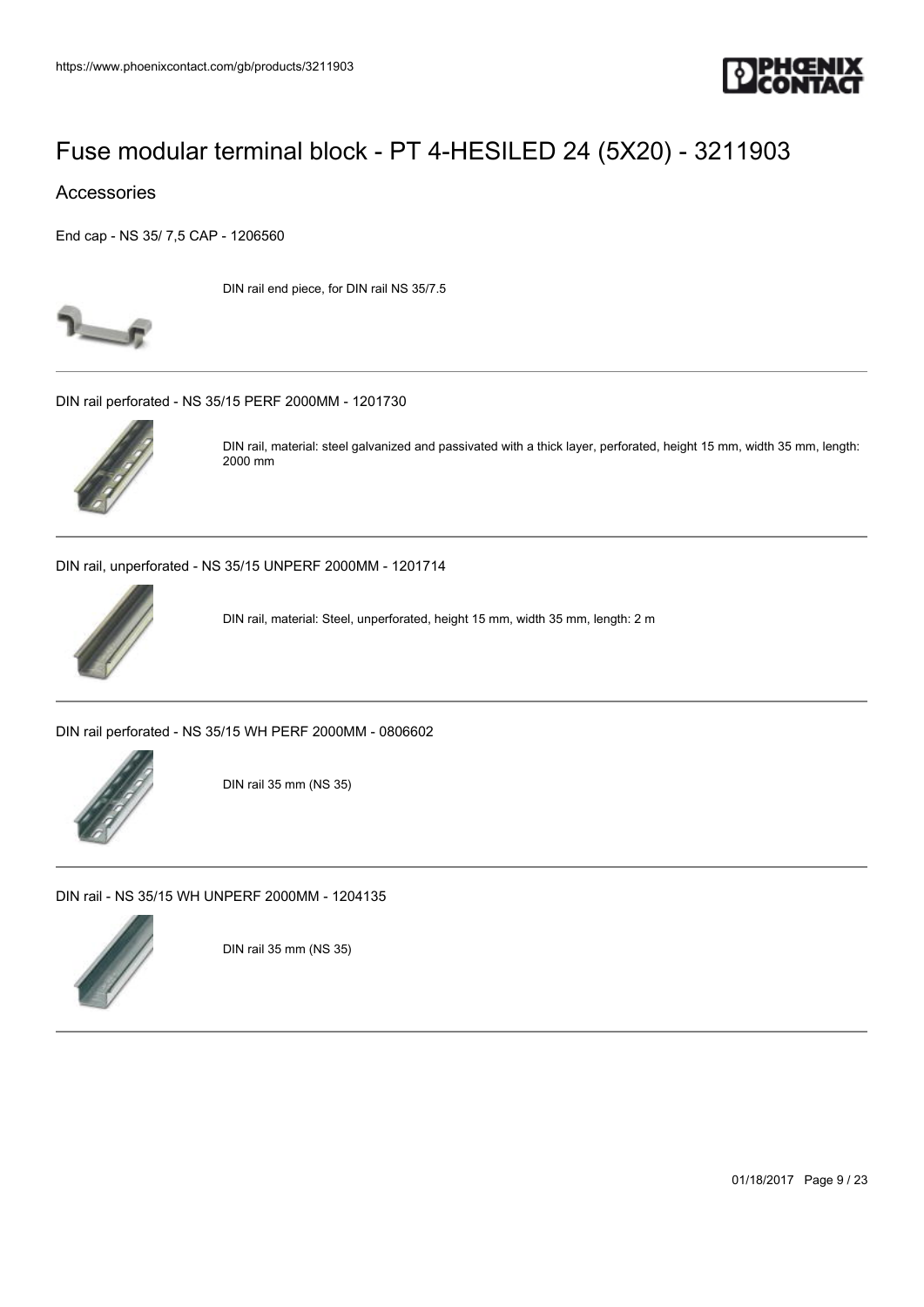

### Accessories

[DIN rail, unperforated - NS 35/15 AL UNPERF 2000MM - 1201756](https://www.phoenixcontact.com/gb/products/1201756)



DIN rail, deep drawn, high profile, unperforated, 1.5 mm thick, material: aluminum, height 15 mm, width 35 mm, length 2000 mm

[DIN rail perforated - NS 35/15 ZN PERF 2000MM - 1206599](https://www.phoenixcontact.com/gb/products/1206599)



DIN rail, material: Galvanized, perforated, height 15 mm, width 35 mm, length: 2 m

[DIN rail, unperforated - NS 35/15 ZN UNPERF 2000MM - 1206586](https://www.phoenixcontact.com/gb/products/1206586)



DIN rail, material: Galvanized, unperforated, height 15 mm, width 35 mm, length: 2 m

[DIN rail, unperforated - NS 35/15 CU UNPERF 2000MM - 1201895](https://www.phoenixcontact.com/gb/products/1201895)



DIN rail, material: Copper, unperforated, 1.5 mm thick, height 15 mm, width 35 mm, length: 2 m

[End cap - NS 35/15 CAP - 1206573](https://www.phoenixcontact.com/gb/products/1206573)



DIN rail end piece, for DIN rail NS 35/15

01/18/2017 Page 10 / 23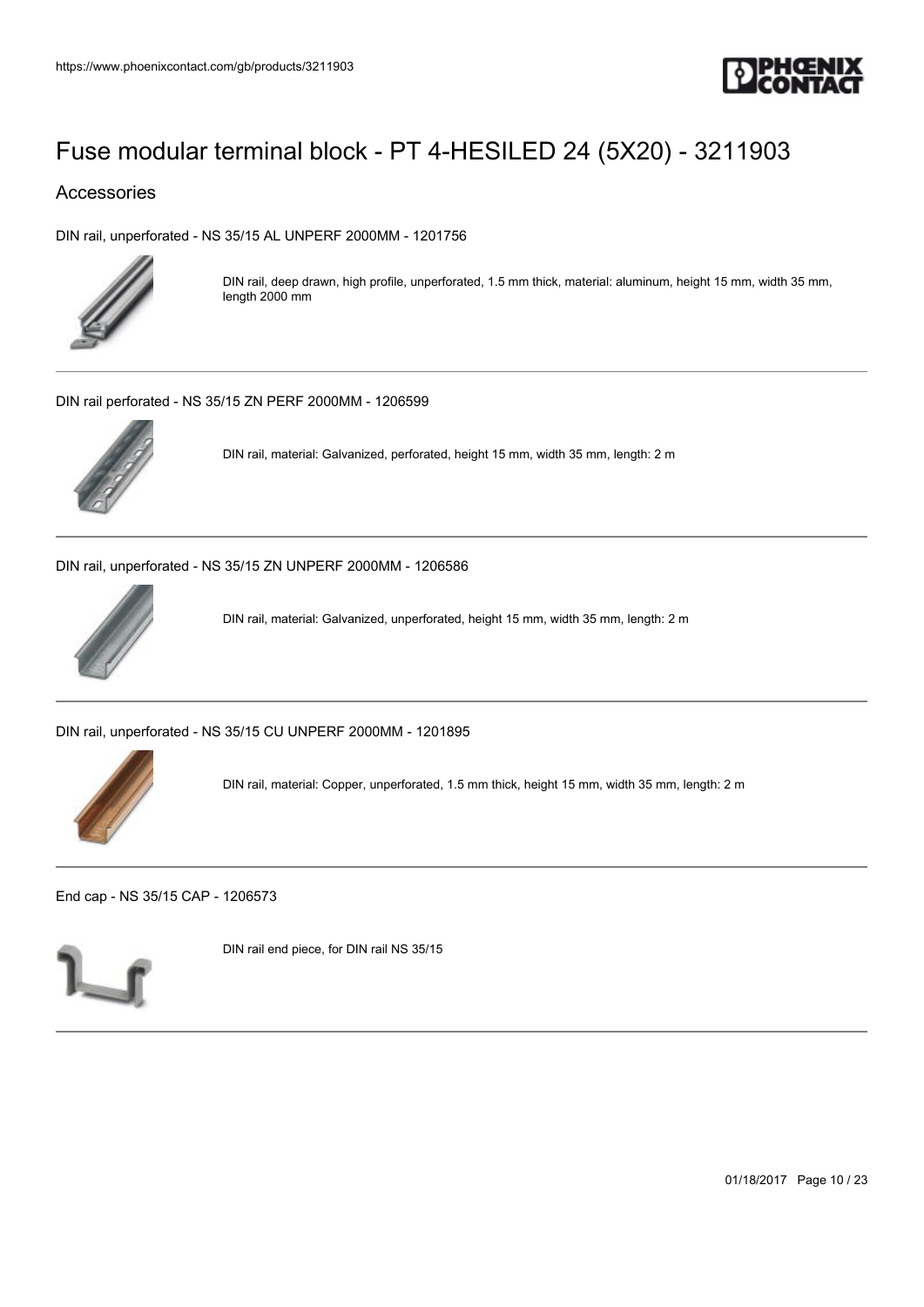

### Accessories

[DIN rail, unperforated - NS 35/15-2,3 UNPERF 2000MM - 1201798](https://www.phoenixcontact.com/gb/products/1201798)



DIN rail, unperforated, Width: 35 mm, Height: 15 mm, Length: 2000 mm, Color: silver

Documentation

[Mounting material - PT-IL - 3208090](https://www.phoenixcontact.com/gb/products/3208090)

Operating decal for the push-in Technology



End block

[End clamp - CLIPFIX 35 - 3022218](https://www.phoenixcontact.com/gb/products/3022218)



Quick mounting end clamp for NS 35/7,5 DIN rail or NS 35/15 DIN rail, with marking option, width: 9.5 mm, color: gray

[End clamp - CLIPFIX 35-5 - 3022276](https://www.phoenixcontact.com/gb/products/3022276)



Quick mounting end clamp for NS 35/7,5 DIN rail or NS 35/15 DIN rail, with marking option, with parking option for FBS...5, FBS...6, KSS 5, KSS 6, width: 5.15 mm, color: gray

[End clamp - E/NS 35 N - 0800886](https://www.phoenixcontact.com/gb/products/0800886)



End clamp, width: 9.5 mm, color: gray

End cover

01/18/2017 Page 11 / 23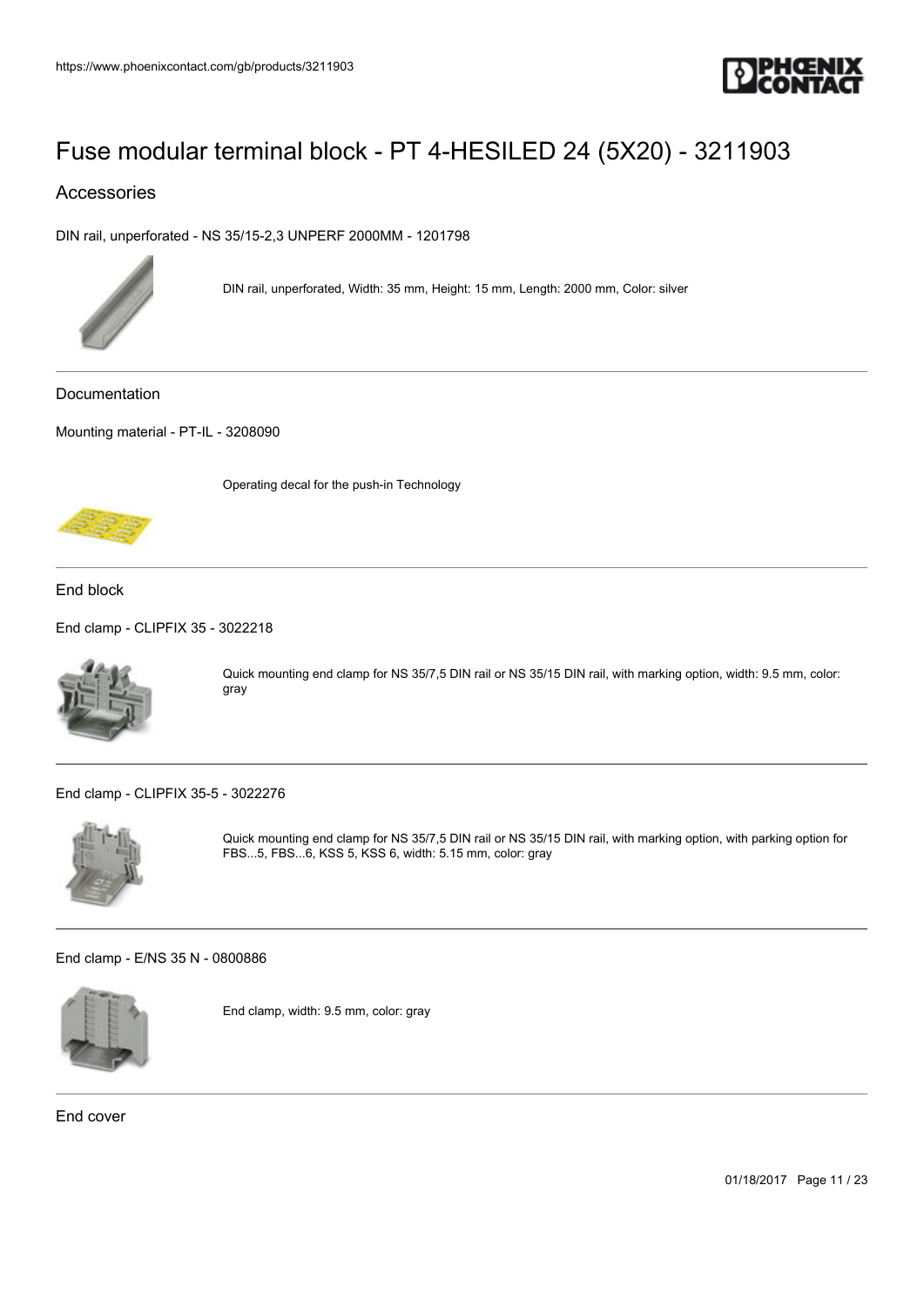

### Accessories

[End cover - D-ST 4 - 3030420](https://www.phoenixcontact.com/gb/products/3030420)



End cover, Length: 55.9 mm, Width: 2.2 mm, Height: 29 mm, Color: gray

Insulating sleeve

[Insulating sleeve - ISH 4/0,5 - 3002885](https://www.phoenixcontact.com/gb/products/3002885)



Insulating sleeve, Color: gray

[Insulating sleeve - ISH 4/1,0 - 3002898](https://www.phoenixcontact.com/gb/products/3002898)



Insulating sleeve, Color: black

Jumper

[Plug-in bridge - FBS 2-6 - 3030336](https://www.phoenixcontact.com/gb/products/3030336)



Plug-in bridge, Pitch: 6.2 mm, Length: 23 mm, Width: 10.7 mm, Number of positions: 2, Color: red

[Plug-in bridge - FBS 3-6 - 3030242](https://www.phoenixcontact.com/gb/products/3030242)



Plug-in bridge, Pitch: 6.2 mm, Length: 23 mm, Width: 16.9 mm, Number of positions: 3, Color: red

01/18/2017 Page 12 / 23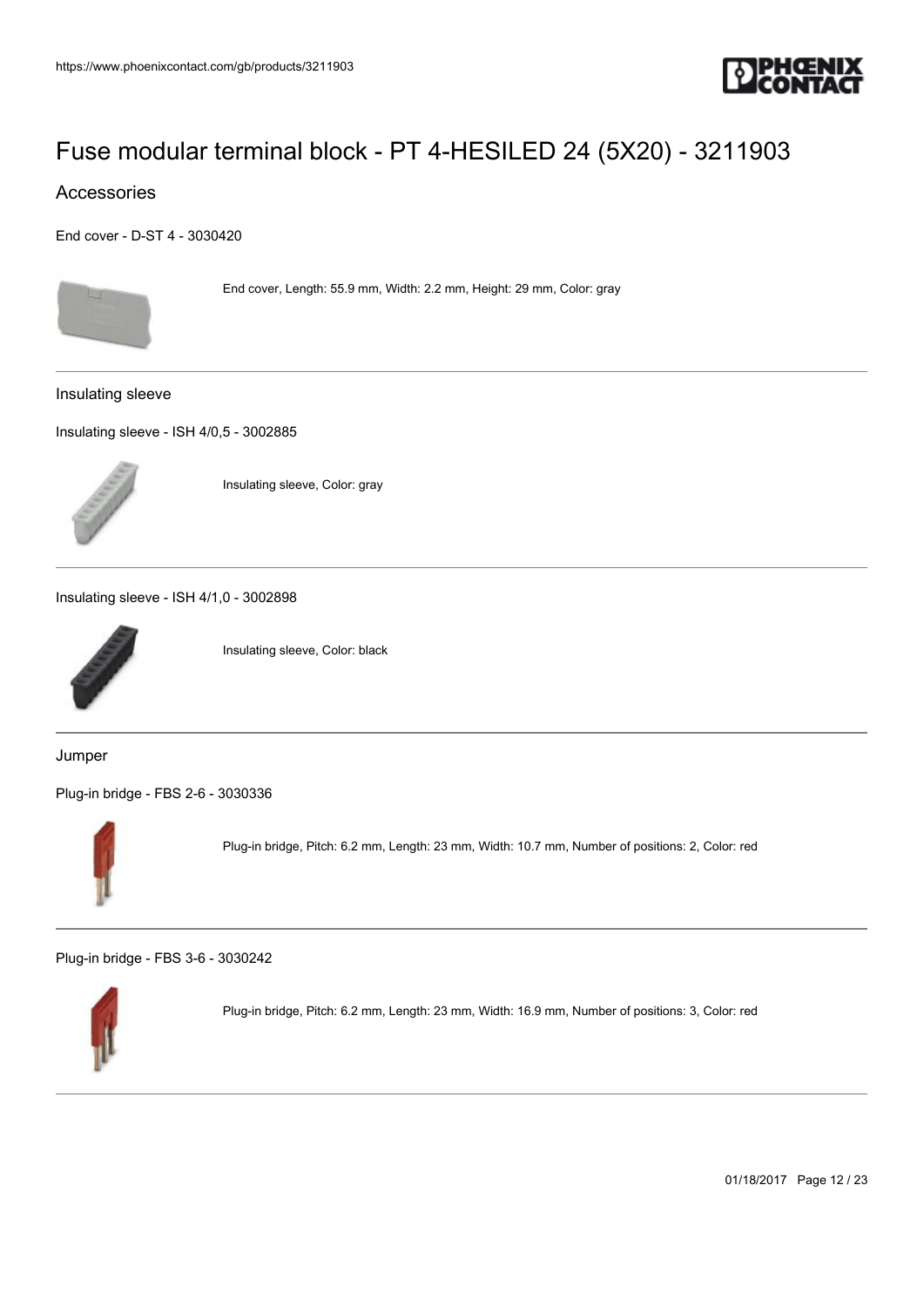

### Accessories

[Plug-in bridge - FBS 4-6 - 3030255](https://www.phoenixcontact.com/gb/products/3030255)



Plug-in bridge, Pitch: 6.2 mm, Length: 23 mm, Width: 23.1 mm, Number of positions: 4, Color: red

[Plug-in bridge - FBS 5-6 - 3030349](https://www.phoenixcontact.com/gb/products/3030349)



Plug-in bridge, Pitch: 6.2 mm, Length: 23 mm, Width: 29.3 mm, Number of positions: 5, Color: red

[Plug-in bridge - FBS 10-6 - 3030271](https://www.phoenixcontact.com/gb/products/3030271)



Plug-in bridge, Pitch: 6.2 mm, Length: 23 mm, Width: 60.3 mm, Number of positions: 10, Color: red

[Plug-in bridge - FBS 20-6 - 3030365](https://www.phoenixcontact.com/gb/products/3030365)



Plug-in bridge, Pitch: 6.2 mm, Length: 23 mm, Width: 122.3 mm, Number of positions: 20, Color: red

[Plug-in bridge - FBSR 2-6 - 3033715](https://www.phoenixcontact.com/gb/products/3033715)



Plug-in bridge, Pitch: 6.2 mm, Number of positions: 2, Color: red

01/18/2017 Page 13 / 23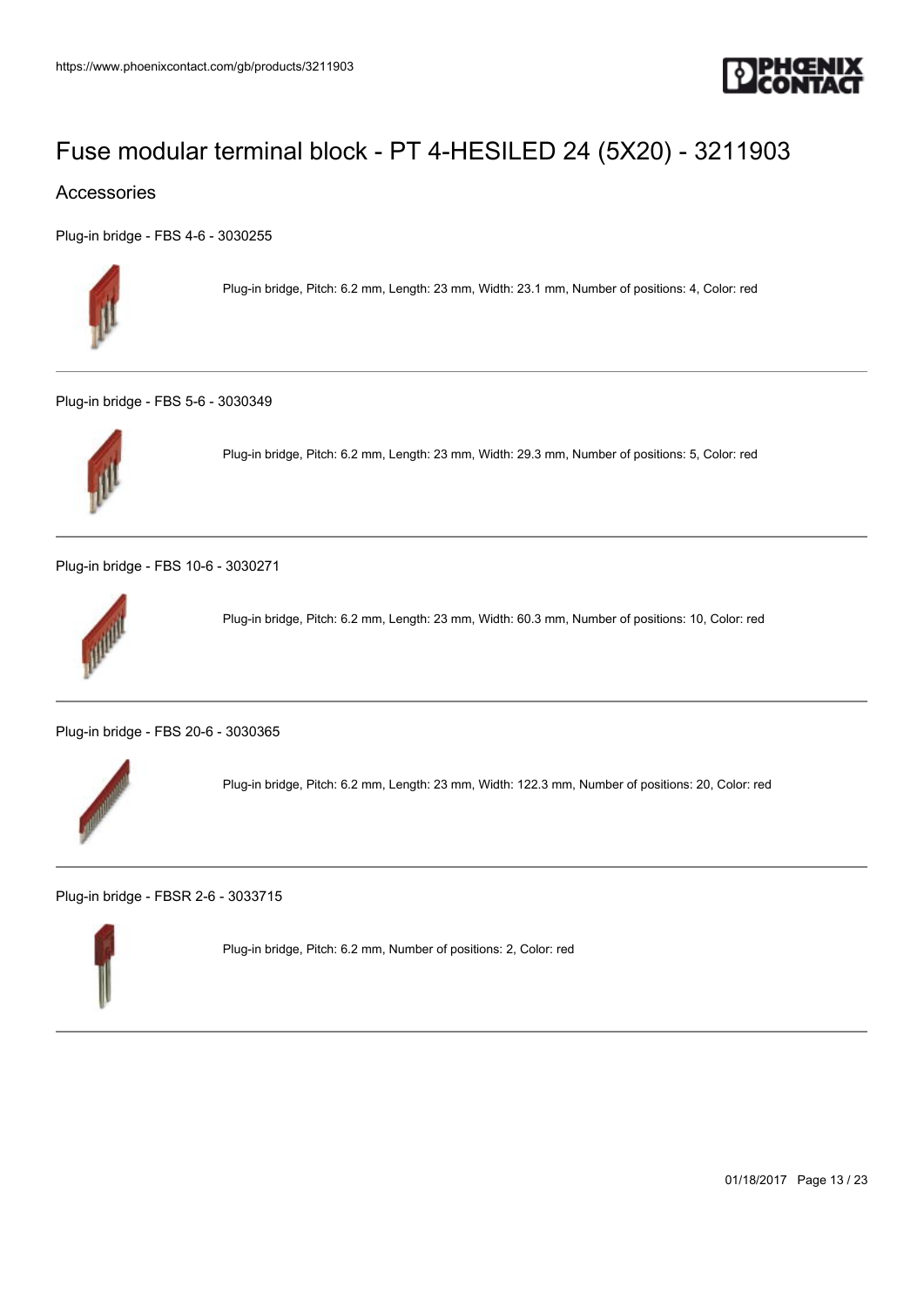

### Accessories

[Plug-in bridge - FBSR 3-6 - 3001594](https://www.phoenixcontact.com/gb/products/3001594)



Plug-in bridge, Pitch: 6.2 mm, Number of positions: 3, Color: red

[Plug-in bridge - FBSR 4-6 - 3001595](https://www.phoenixcontact.com/gb/products/3001595)



Plug-in bridge, Pitch: 6.2 mm, Number of positions: 4, Color: red

[Plug-in bridge - FBSR 5-6 - 3001596](https://www.phoenixcontact.com/gb/products/3001596)



Plug-in bridge, Pitch: 6.2 mm, Number of positions: 5, Color: red

[Plug-in bridge - FBSR 10-6 - 3033716](https://www.phoenixcontact.com/gb/products/3033716)



Plug-in bridge, Pitch: 6.2 mm, Number of positions: 10, Color: red

#### Labeled terminal marker

[Zack marker strip - ZB 5 CUS - 0824962](https://www.phoenixcontact.com/gb/products/0824962)



Zack marker strip, can be ordered: Strip, white, labeled according to customer specifications, Mounting type: Snap into tall marker groove, for terminal block width: 5.2 mm, Lettering field: 5.15 x 10.5 mm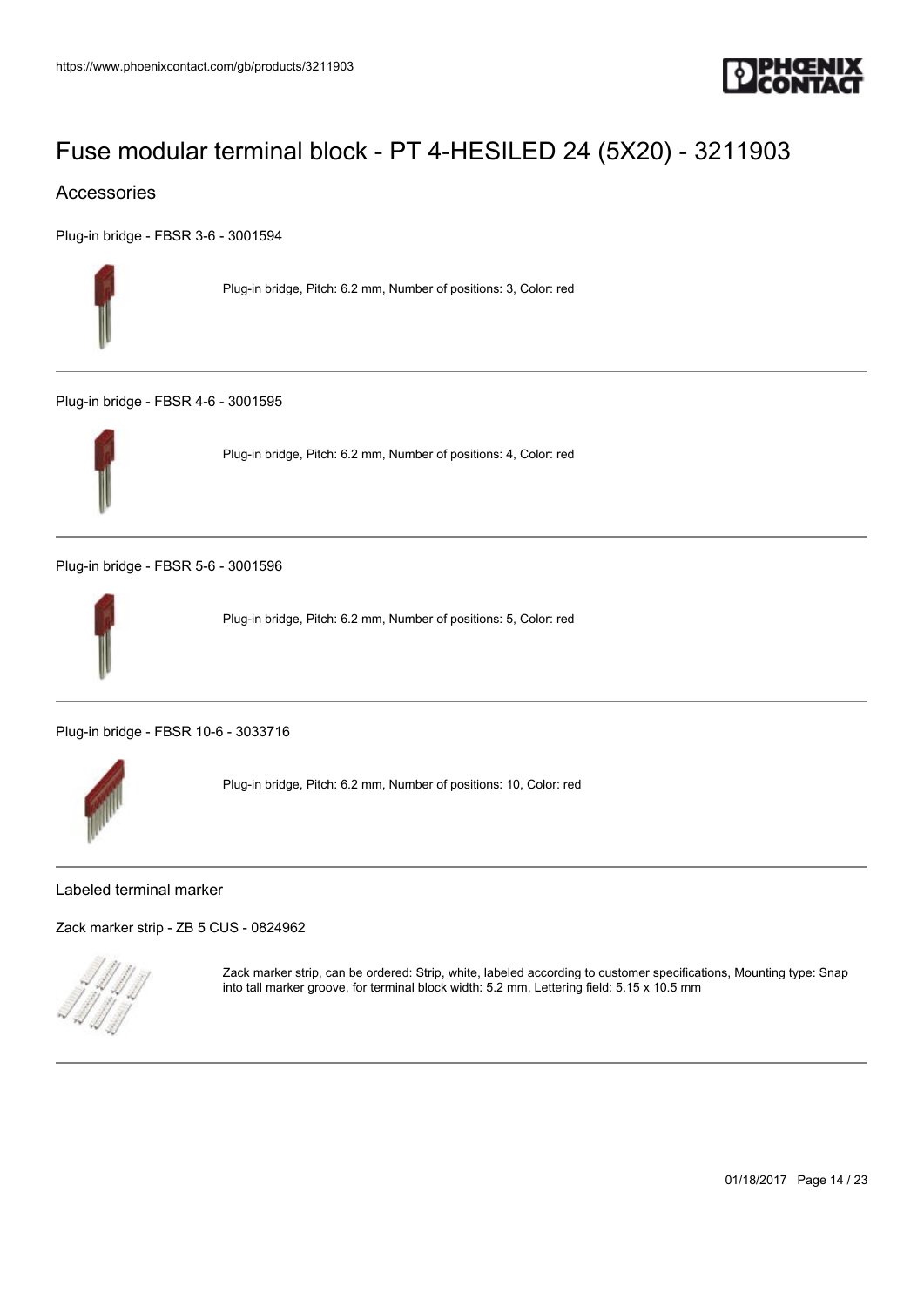

#### Accessories

[Zack marker strip - ZB 5,LGS:FORTL.ZAHLEN - 1050017](https://www.phoenixcontact.com/gb/products/1050017)



Zack marker strip, Strip, white, labeled, Printed horizontally: Consecutive numbers 1 - 10, 11 - 20, etc. up to 491 - 500, Mounting type: Snap into tall marker groove, for terminal block width: 5.2 mm, Lettering field: 5.15 x 10.5 mm

#### [Zack marker strip - ZB 5,QR:FORTL.ZAHLEN - 1050020](https://www.phoenixcontact.com/gb/products/1050020)



Zack marker strip, Strip, white, labeled, can be labeled with: CMS-P1-PLOTTER, Printed vertically: Consecutive numbers 1 - 10, 11 - 20, etc. up to 491 - 500, Mounting type: Snap into tall marker groove, for terminal block width: 5.2 mm, Lettering field: 5.15 x 10.5 mm

#### [Zack marker strip - ZB 5,LGS:GLEICHE ZAHLEN - 1050033](https://www.phoenixcontact.com/gb/products/1050033)



Zack marker strip, Strip, white, labeled, can be labeled with: CMS-P1-PLOTTER, Printed horizontally: Identical numbers 1 or 2, etc. up to 100, Mounting type: Snap into tall marker groove, for terminal block width: 5.2 mm, Lettering field: 5.15 x 10.5 mm

[Marker for terminal blocks - ZB 5,LGS:L1-N,PE - 1050415](https://www.phoenixcontact.com/gb/products/1050415)



Marker for terminal blocks, Strip, white, labeled, Horizontal: L1, L2, L3, N, PE, L1, L2, L3, N, PE, Mounting type: Snap into tall marker groove, for terminal block width: 5.2 mm, Lettering field: 5.15 x 10.5 mm

[Marker for terminal blocks - UC-TM 5 CUS - 0824581](https://www.phoenixcontact.com/gb/products/0824581)



Marker for terminal blocks, can be ordered: by sheet, white, labeled according to customer specifications, Mounting type: Snap into tall marker groove, for terminal block width: 5.2 mm, Lettering field: 10.5 x 4.6 mm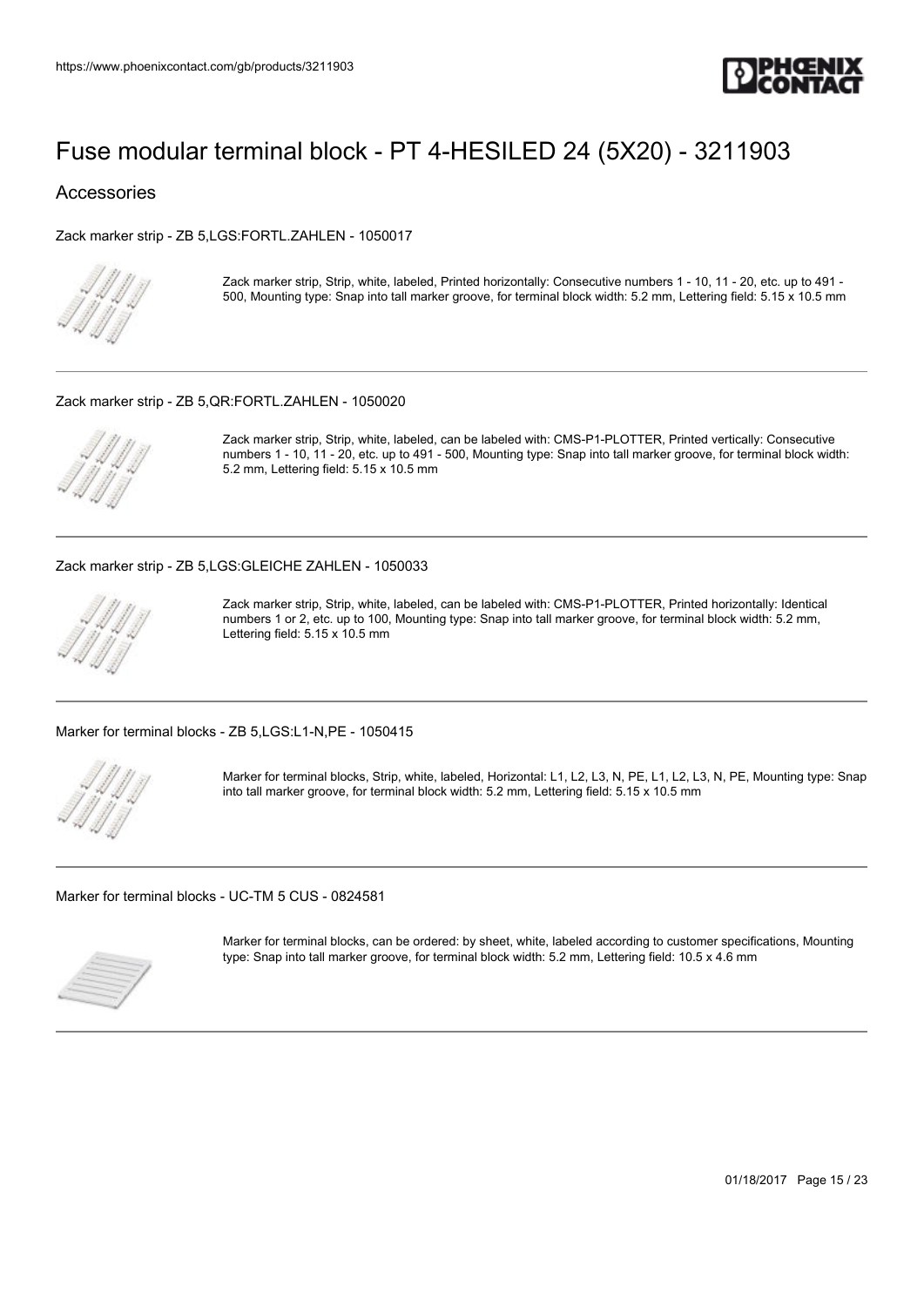

Accessories

[Marker for terminal blocks - UCT-TM 5 CUS - 0829595](https://www.phoenixcontact.com/gb/products/0829595)



Marker for terminal blocks, can be ordered: by sheet, white, labeled according to customer specifications, Mounting type: Snap into tall marker groove, Lettering field: 4.6 x 10.5 mm

#### [Zack Marker strip, flat - ZBF 5 CUS - 0825025](https://www.phoenixcontact.com/gb/products/0825025)



Zack Marker strip, flat, can be ordered: Strip, white, labeled according to customer specifications, Mounting type: Snap into flat marker groove, for terminal block width: 5 mm, Lettering field: 5.15 x 5.15 mm

[Zack Marker strip, flat - ZBF 5,LGS:FORTL.ZAHLEN - 0808671](https://www.phoenixcontact.com/gb/products/0808671)



Zack Marker strip, flat, Strip, white, labeled, Printed horizontally: Consecutive numbers 1 - 10, 11 - 20, etc. up to 491 - 500, Mounting type: Snap into flat marker groove, for terminal block width: 5 mm, Lettering field: 5.15 x 5.15 mm

[Zack Marker strip, flat - ZBF 5,QR:FORTL.ZAHLEN - 0808697](https://www.phoenixcontact.com/gb/products/0808697)



Zack Marker strip, flat, Strip, white, labeled, Printed vertically: Consecutive numbers 1 - 10, 11 - 20, etc. up to 91 - 100, Mounting type: Snap into flat marker groove, for terminal block width: 5 mm, Lettering field: 5.15 x 5.15 mm

[Zack Marker strip, flat - ZBF 5,LGS:GERADE ZAHLEN - 0810821](https://www.phoenixcontact.com/gb/products/0810821)



Zack Marker strip, flat, Strip, white, labeled, Printed horizontally: Consecutive numbers 2 - 20, 22 - 40, etc. up to 82 - 100, Mounting type: Snap into flat marker groove, for terminal block width: 5 mm, Lettering field: 5.15 x 5.15 mm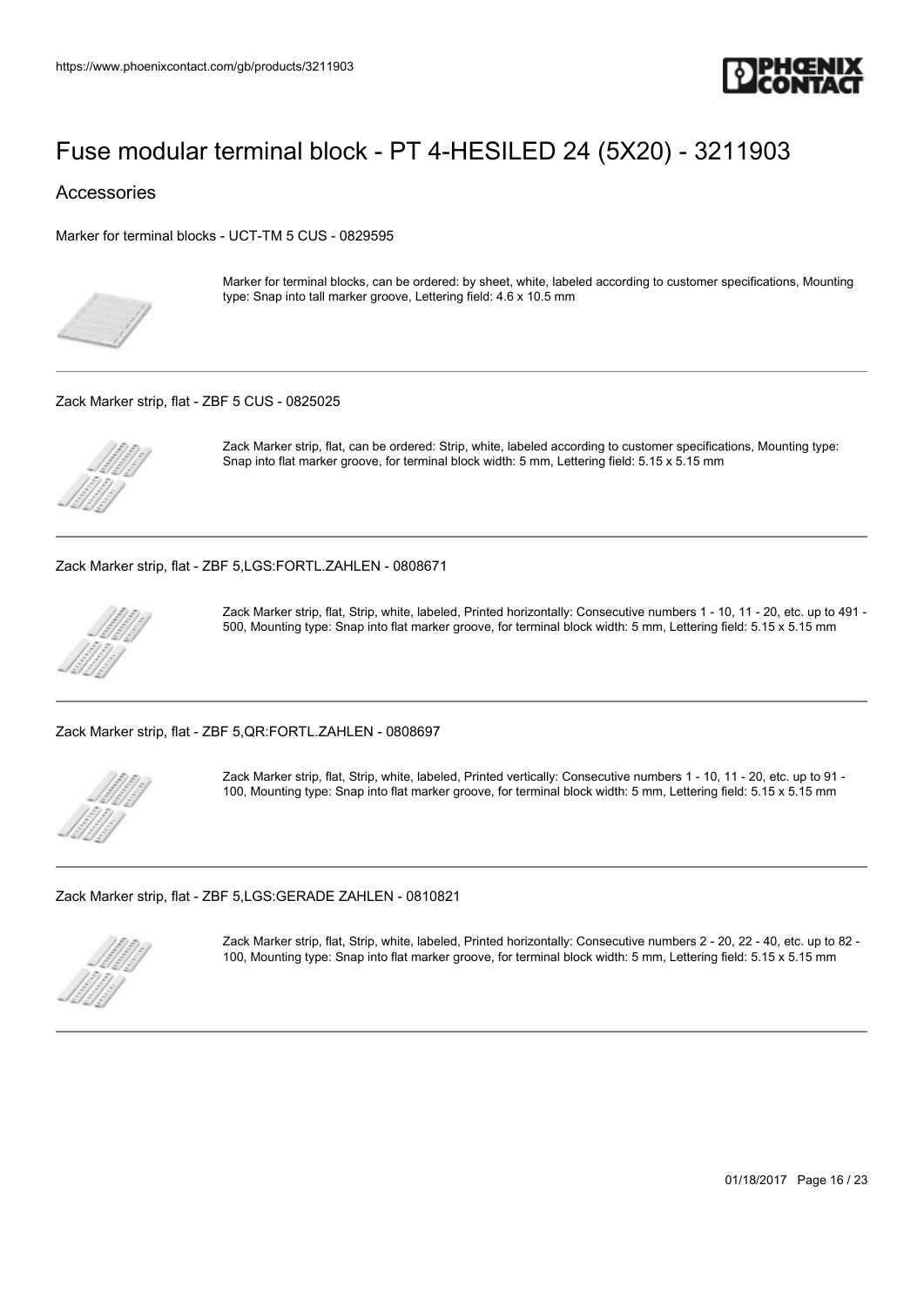

### Accessories

[Zack Marker strip, flat - ZBF 5,LGS:UNGERADE ZAHLEN - 0810863](https://www.phoenixcontact.com/gb/products/0810863)



Zack Marker strip, flat, Strip, white, labeled, Printed horizontally: Odd numbers 1 - 19, 21 - 39, etc. up to 81 - 99, Mounting type: Snap into flat marker groove, for terminal block width: 5 mm, Lettering field: 5.15 x 5.15 mm

#### [Marker for terminal blocks - UC-TMF 5 CUS - 0824638](https://www.phoenixcontact.com/gb/products/0824638)



Marker for terminal blocks, can be ordered: by sheet, white, labeled according to customer specifications, Mounting type: Snap into flat marker groove, for terminal block width: 5.2 mm, Lettering field: 4.6 x 5.1 mm

[Marker for terminal blocks - UCT-TMF 5 CUS - 0829658](https://www.phoenixcontact.com/gb/products/0829658)



Marker for terminal blocks, can be ordered: by sheet, white, labeled according to customer specifications, Mounting type: Snap into flat marker groove, for terminal block width: 5.2 mm, Lettering field: 4.4 x 4.7 mm

[Zack Marker strip, flat - ZBF 6 CUS - 0825027](https://www.phoenixcontact.com/gb/products/0825027)



Zack Marker strip, flat, Strip, can be ordered: Strip, white, labeled according to customer specifications, Mounting type: Snap into flat marker groove, for terminal block width: 6.2 mm, Lettering field: 5.15 x 6.15 mm

[Marker for terminal blocks - UC-TMF 6 CUS - 0824646](https://www.phoenixcontact.com/gb/products/0824646)



Marker for terminal blocks, can be ordered: by sheet, white, labeled according to customer specifications, Mounting type: Snap into flat marker groove, for terminal block width: 6.2 mm, Lettering field: 5.6 x 5.1 mm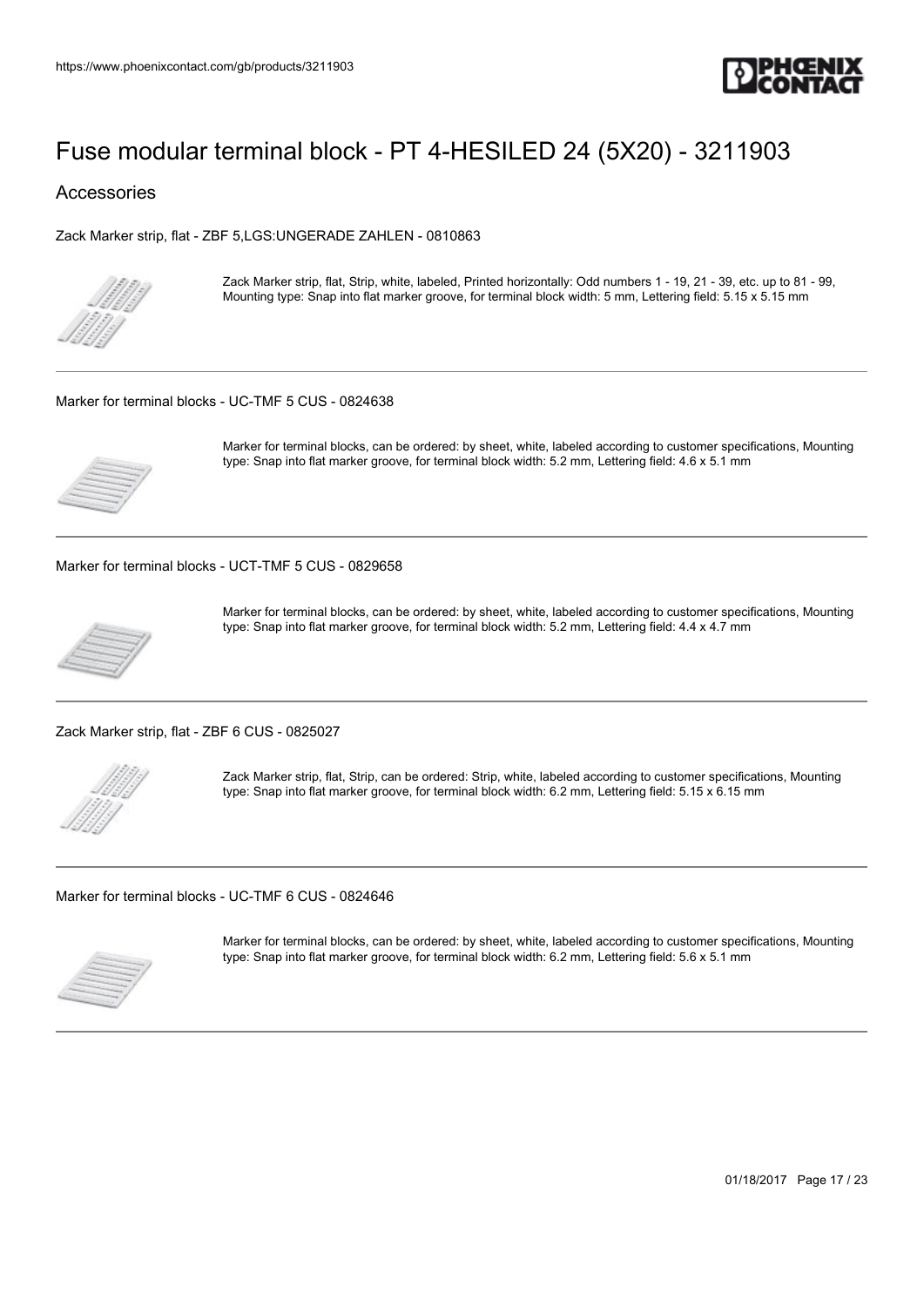

### Accessories

[Marker for terminal blocks - UCT-TMF 6 CUS - 0829665](https://www.phoenixcontact.com/gb/products/0829665)



Marker for terminal blocks, can be ordered: by sheet, white, labeled according to customer specifications, Mounting type: Snap into flat marker groove, for terminal block width: 6.2 mm, Lettering field: 5.4 x 4.7 mm

#### [Zack Marker strip, flat - ZBF 6,LGS:FORTL.ZAHLEN - 0808749](https://www.phoenixcontact.com/gb/products/0808749)



Zack Marker strip, flat, Strip, white, labeled, Printed horizontally: Consecutive numbers 1 - 10, 11 - 20, etc. up to 91 - 100, Mounting type: Snap into flat marker groove, for terminal block width: 6.2 mm, Lettering field: 5.15 x 6.15 mm

[Zack Marker strip, flat - ZBF 6,QR:FORTL.ZAHLEN - 0808765](https://www.phoenixcontact.com/gb/products/0808765)



Zack Marker strip, flat, Strip, white, labeled, Printed vertically: Consecutive numbers 1 - 10, 11 - 20, etc. up to 91 - 100, Mounting type: Snap into flat marker groove, for terminal block width: 6.2 mm, Lettering field: 5.15 x 6.15 mm

[Zack Marker strip, flat - ZBF 6,LGS:GERADE ZAHLEN - 0810834](https://www.phoenixcontact.com/gb/products/0810834)



Zack Marker strip, flat, Strip, white, labeled, Printed horizontally: Consecutive numbers 2 - 20, 22 - 40, etc. up to 82 - 100, Mounting type: Snap into flat marker groove, for terminal block width: 6.2 mm, Lettering field: 5.15 x 6.15 mm

#### [Zack Marker strip, flat - ZBF 6,LGS:UNGERADE ZAHLEN - 0810876](https://www.phoenixcontact.com/gb/products/0810876)



Zack Marker strip, flat, Strip, white, labeled, Printed horizontally: Odd numbers 1 - 19, 21 - 39, etc. up to 81 - 99, Mounting type: Snap into flat marker groove, for terminal block width: 6.2 mm, Lettering field: 5.15 x 6.15 mm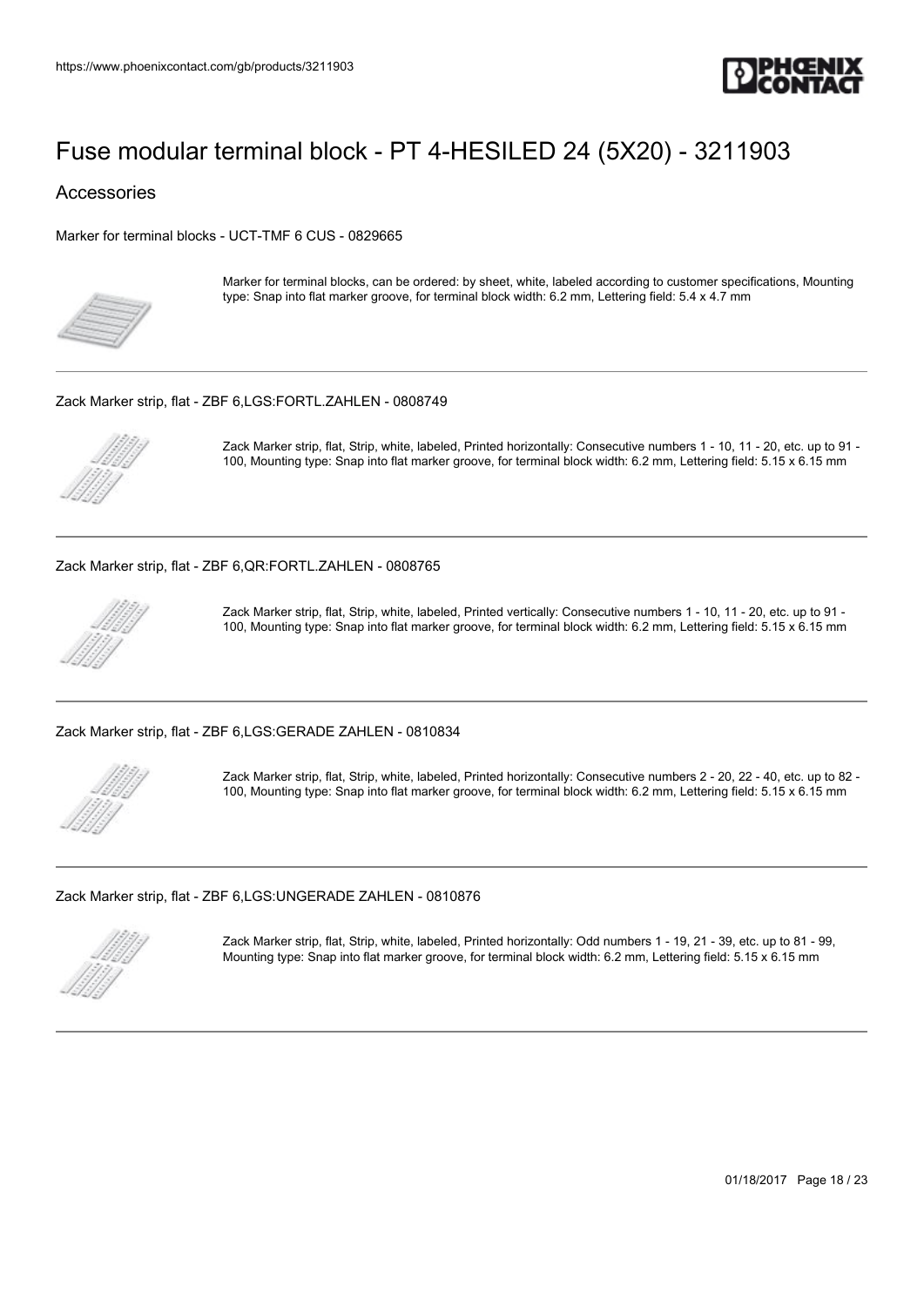

### Accessories

[Marker for terminal blocks - TMT 6 R CUS - 0824488](https://www.phoenixcontact.com/gb/products/0824488)



Marker for terminal blocks, can be ordered: By line, white, labeled according to customer specifications, Mounting type: Snap into universal marker groove, Snap into flat marker groove, for terminal block width: 6.2 mm, Lettering field: 6.35 x 6.15 mm

#### Marker carriers

[Marker carriers - CARRIER-TM 300 - 0828282](https://www.phoenixcontact.com/gb/products/0828282)



Marker carriers, gray, unlabeled, Mounting type: Snap into flat marker groove, Lettering field: 10.5 x 300 mm

Partition plate

```
Partition plate - ATP-ST 4 - 3030721
```


Partition plate, Length: 59.8 mm, Width: 2 mm, Height: 39 mm, Color: gray

Planning and marking software

[Software - CLIP-PROJECT ADVANCED - 5146040](https://www.phoenixcontact.com/gb/products/5146040)



Multilingual software for convenient configuration of Phoenix Contact products on standard DIN rails.

[Software - CLIP-PROJECT PROFESSIONAL - 5146053](https://www.phoenixcontact.com/gb/products/5146053)



Multilingual software for terminal strip configuration. A marking module enables the professional marking of markers and labels for identifying terminal blocks, conductors and cables, and devices.

Reducing bridge

01/18/2017 Page 19 / 23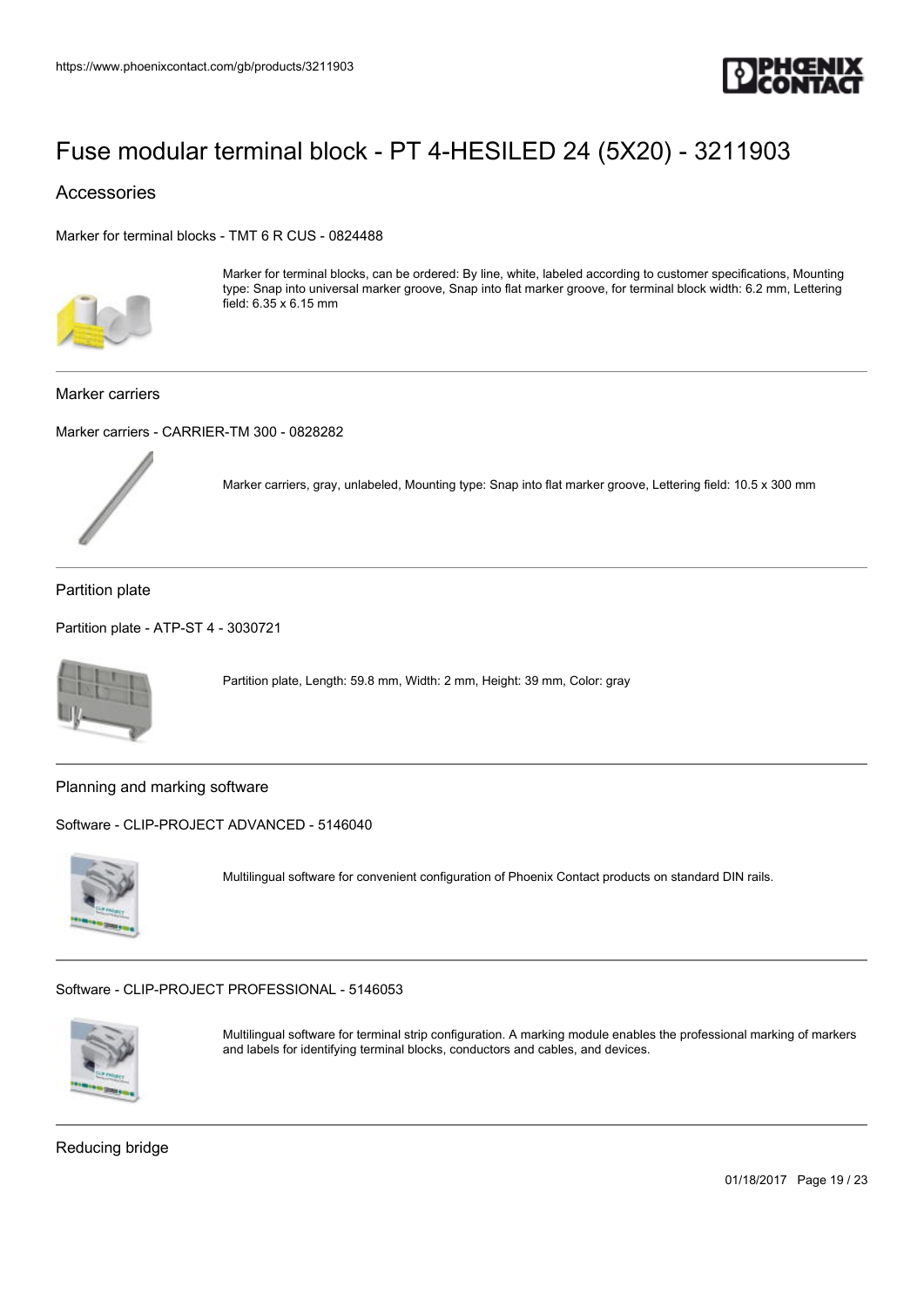

### Accessories

[Reducing bridge - RB ST \(2,5/4\)-1,5/S - 3214356](https://www.phoenixcontact.com/gb/products/3214356)



Reducing bridge, Pitch: 6.7 mm, Number of positions: 2, Color: red

Screwdriver tools

[Screwdriver - SZF 1-0,6X3,5 - 1204517](https://www.phoenixcontact.com/gb/products/1204517)



Actuation tool, for ST terminal blocks, also suitable for use as a bladed screwdriver, size: 0.6 x 3.5 x 100 mm, 2 component grip, with non-slip grip

[Screwdriver - ST-BW - 1207608](https://www.phoenixcontact.com/gb/products/1207608)



Actuation tool, for all 2.5 mm² - 4.0 mm² spring-cages

Switching jumper

[Feed-through connector - DMET 5X20 - 3032075](https://www.phoenixcontact.com/gb/products/3032075)



Feed-through metal in the shape of a 5 x 20 mm glass tube fuse insert for use in fuse terminal blocks.

Terminal marking

[Zack marker strip - ZB 5 :UNBEDRUCKT - 1050004](https://www.phoenixcontact.com/gb/products/1050004)



Zack marker strip, Strip, white, unlabeled, can be labeled with: CMS-P1-PLOTTER, PLOTMARK, Mounting type: Snap into tall marker groove, for terminal block width: 5.2 mm, Lettering field: 5.1 x 10.5 mm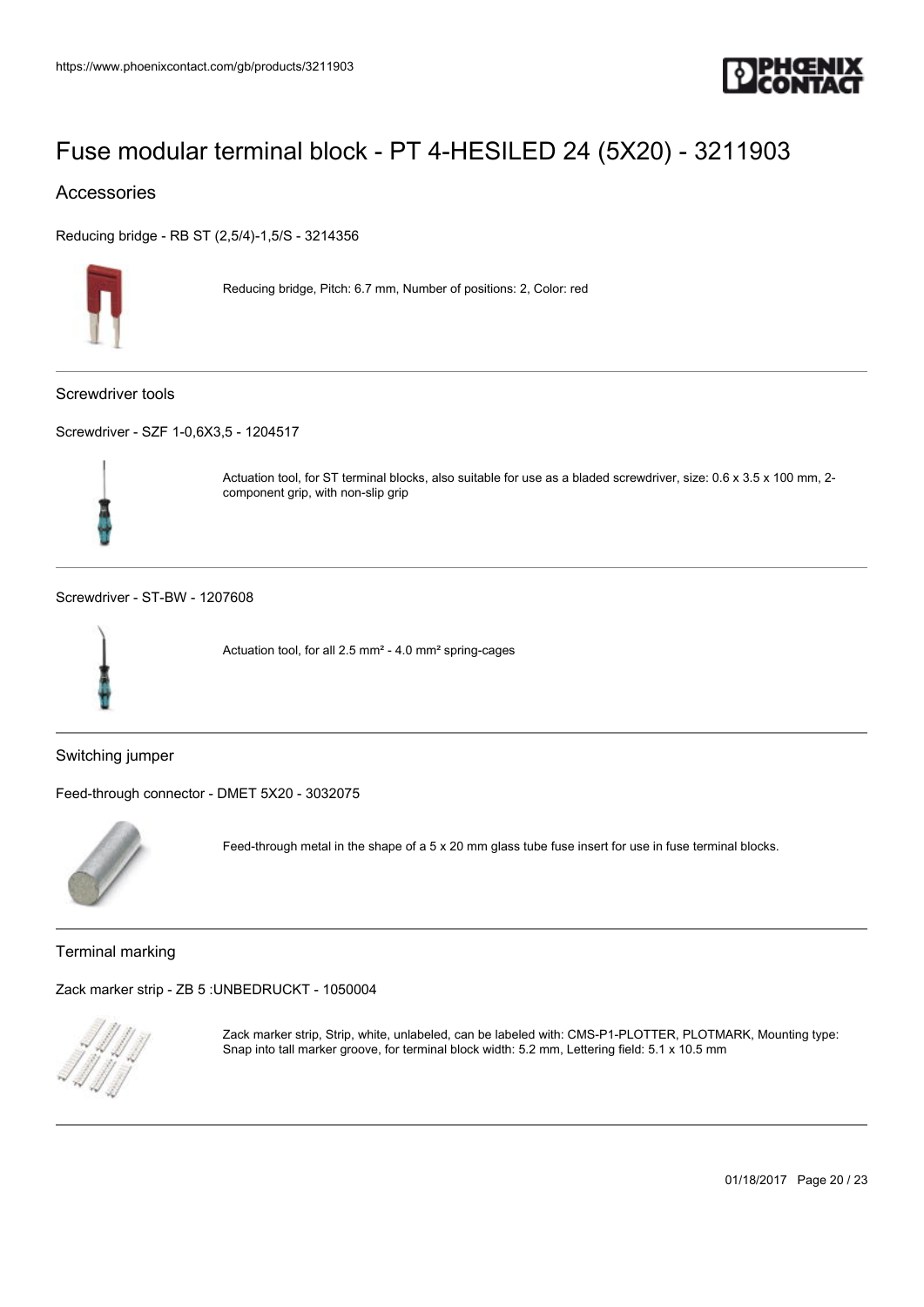

### Accessories

[Marker for terminal blocks - UC-TM 5 - 0818108](https://www.phoenixcontact.com/gb/products/0818108)



Marker for terminal blocks, Sheet, white, unlabeled, can be labeled with: BLUEMARK CLED, BLUEMARK LED, CMS-P1-PLOTTER, PLOTMARK, Mounting type: Snap into tall marker groove, for terminal block width: 5.2 mm, Lettering field: 10.5 x 4.6 mm

#### [Marker for terminal blocks - UCT-TM 5 - 0828734](https://www.phoenixcontact.com/gb/products/0828734)



Marker for terminal blocks, Sheet, white, unlabeled, can be labeled with: THERMOMARK PRIME, THERMOMARK CARD, BLUEMARK CLED, BLUEMARK LED, TOPMARK LASER, Mounting type: Snap into tall marker groove, for terminal block width: 5.2 mm, Lettering field: 4.6 x 10.5 mm

[Zack Marker strip, flat - ZBF 5:UNBEDRUCKT - 0808642](https://www.phoenixcontact.com/gb/products/0808642)



Zack Marker strip, flat, Strip, white, unlabeled, can be labeled with: CMS-P1-PLOTTER, PLOTMARK, Mounting type: Snap into flat marker groove, for terminal block width: 5 mm, Lettering field: 5.1 x 5.2 mm

[Marker for terminal blocks - UC-TMF 5 - 0818153](https://www.phoenixcontact.com/gb/products/0818153)



Marker for terminal blocks, Sheet, white, unlabeled, can be labeled with: BLUEMARK CLED, BLUEMARK LED, CMS-P1-PLOTTER, PLOTMARK, Mounting type: Snap into flat marker groove, for terminal block width: 5.2 mm, Lettering field: 4.6 x 5.1 mm

[Marker for terminal blocks - UCT-TMF 5 - 0828744](https://www.phoenixcontact.com/gb/products/0828744)



Marker for terminal blocks, Sheet, white, unlabeled, can be labeled with: THERMOMARK PRIME, THERMOMARK CARD, BLUEMARK CLED, BLUEMARK LED, TOPMARK LASER, Mounting type: Snap into flat marker groove, for terminal block width: 5.2 mm, Lettering field: 4.4 x 4.7 mm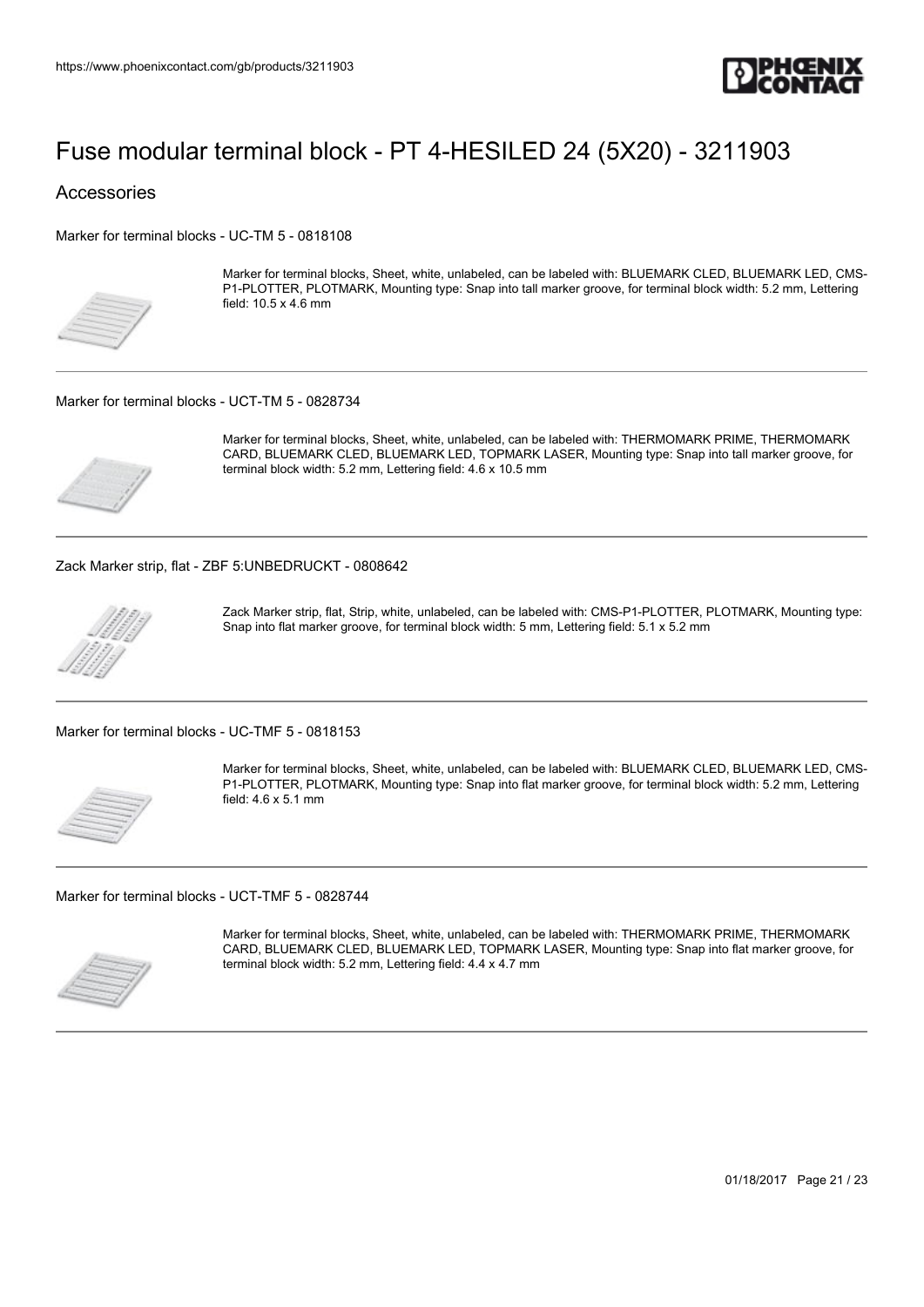

Accessories

[Zack Marker strip, flat - ZBF 6:UNBEDRUCKT - 0808710](https://www.phoenixcontact.com/gb/products/0808710)



Zack Marker strip, flat, Strip, white, unlabeled, can be labeled with: CMS-P1-PLOTTER, PLOTMARK, Mounting type: Snap into flat marker groove, for terminal block width: 6.2 mm, Lettering field: 5.15 x 6.15 mm

[Marker for terminal blocks - UC-TMF 6 - 0818140](https://www.phoenixcontact.com/gb/products/0818140)



Marker for terminal blocks, Sheet, white, unlabeled, can be labeled with: BLUEMARK CLED, BLUEMARK LED, CMS-P1-PLOTTER, PLOTMARK, Mounting type: Snap into flat marker groove, for terminal block width: 6.2 mm, Lettering field: 5.6 x 5.1 mm

[Marker for terminal blocks - UCT-TMF 6 - 0828746](https://www.phoenixcontact.com/gb/products/0828746)



Marker for terminal blocks, Sheet, white, unlabeled, can be labeled with: THERMOMARK PRIME, THERMOMARK CARD, BLUEMARK CLED, BLUEMARK LED, TOPMARK LASER, Mounting type: Snap into flat marker groove, for terminal block width: 6.2 mm, Lettering field: 5.4 x 4.7 mm

[Marker for terminal blocks - TMT 6 R - 0816498](https://www.phoenixcontact.com/gb/products/0816498)



Marker for terminal blocks, Roll, white, unlabeled, can be labeled with: THERMOMARK ROLL, THERMOMARK ROLL X1, THERMOMARK ROLLMASTER 300/600, THERMOMARK X1.2, THERMOMARK S1.1, Perforated, Mounting type: Snap into universal marker groove, Snap into flat marker groove, for terminal block width: 6.2 mm, Lettering field: 6.35 x 6.15 mm

[Marker for terminal blocks - TMT \(EX9,5\)R - 0828295](https://www.phoenixcontact.com/gb/products/0828295)



Marker for terminal blocks, Roll, white, unlabeled, can be labeled with: THERMOMARK ROLL, THERMOMARK ROLL X1, THERMOMARK ROLLMASTER 300/600, THERMOMARK X1.2, Mounting type: Snap into universal marker groove, Snap into tall marker groove, Lettering field: 9.5 x 50000 mm